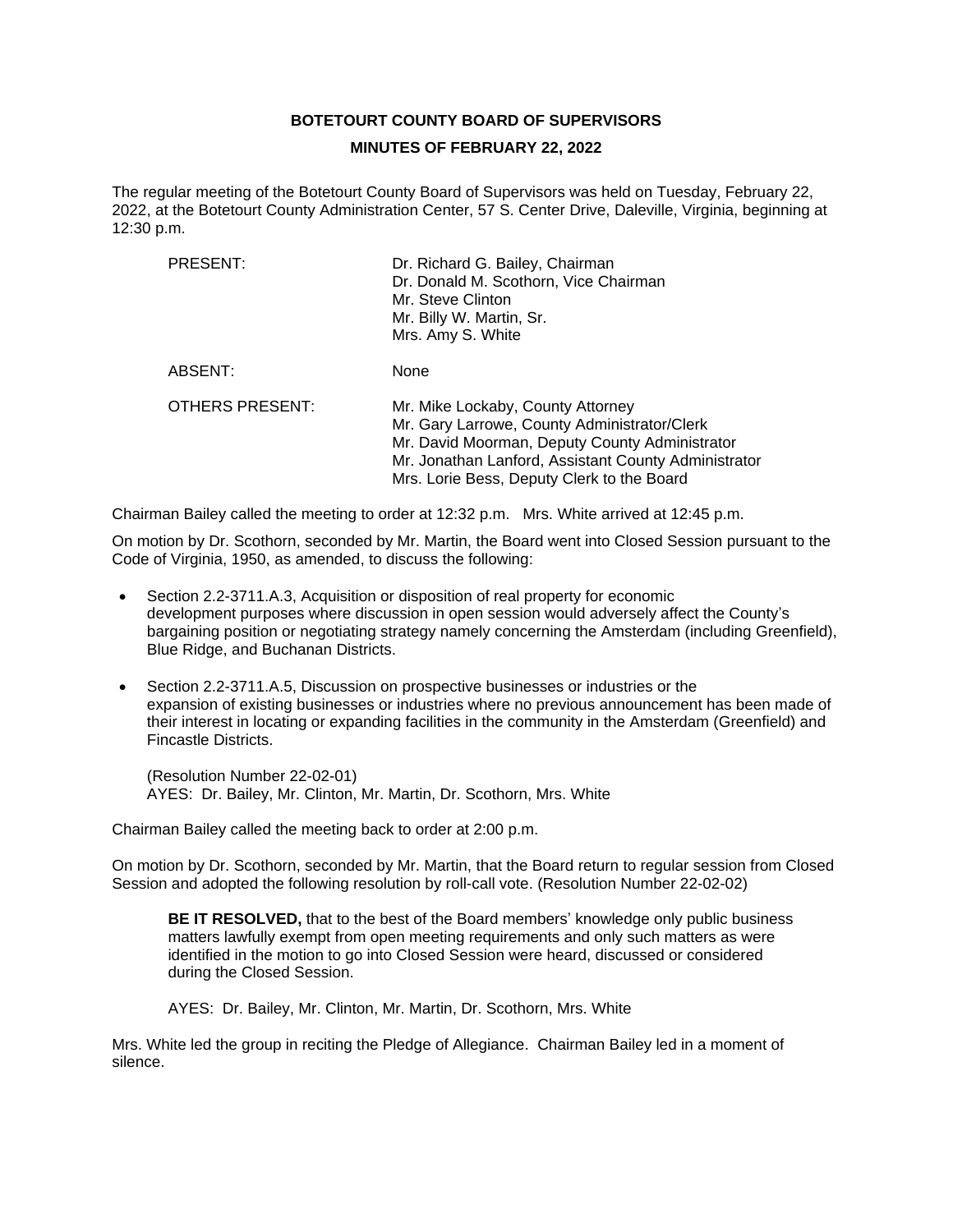# **RECOGNITIONS**

- Julie Phillips introduced the new Blue Ridge Library Branch Manager, Amanda Taylor.
- Jason Ferguson introduced Elliot Emerick, new Fire/EMS personnel. He noted Adam Murray was not available to attend due to being on a rescue call.
- Jason Ferguson introduced recent Volunteer Fire Academy graduates, Gary Fisher and Kourtnie Orth. Joseph Bona and Ethan Porch are also recent graduates but were unable to attend the meeting.
- Mr. Larrowe introduced new VDOT Resident Engineer, Brian Blevins. Mr. Larrowe stated Mr. Blevins had been selected as the new Salem Resident Engineer. He noted Mr. Blevins had served as the assistant resident engineer in the Salem Residency since 2016. In addition, he began his career with VDOT in 2005 as a transportation engineer in Location and Design. He had also held positions as a land development engineer and area land use engineer in the Salem Residency. Before working at VDOT, Mr. Blevins was a consulting engineer for six years and served as a lead designer/project manager at Pentree, Inc. in Princeton, West Virginia. In this role, he produced design plans for several sections of the Coalfields Expressway along with one section of the King Coal Highway in West Virginia. He is a licensed professional engineer in West Virginia and Virginia. Mr. Blevins began his new role on February 10.

Board members and staff welcomed all new employees.

## **PUBLIC COMMENT**

Trey Roberts, 5040 Breckinridge Mill Road, Fincastle, stated he has lived in Botetourt County for 20 years and has been a teacher for 14. He spoke in support of the school system and asked the Board of Supervisors to fully fund Botetourt County Public Schools. He explained teaching is different today than it was in the past and teachers and students are using more technology than before. He discussed support for teacher assistants, replacing old desks, chairs, replacing old light bulbs with LED bulbs, smartboards, projectors, and extra chargers for Chromebooks. He noted prices for paper, calculators, and school supplies in general are steadily increasing.

Jana Heck, 4900 Orchard Park Drive, Roanoke, stated she had been teaching for 23 years and is the Botetourt Education Association (BEA) vice president. She discussed the cost of health insurance for her family (\$900 per month) and averages for other employees in other school divisions. She noted one-third of her salary goes to health insurance and she had utilized all options for ways to decrease costs. She requested the Board of Supervisors fully fund the school division budget.

Kevin Minnix, 2662 Forest Oak Drive, stated he is president of the Botetourt Education Association (BEA) and a teacher at Lord Botetourt High School. He commended the school board for improving available technology this year, but students need teacher aides in the classroom because teachers are stretched too thin. He reported there are not enough substitute teachers to help the teachers. He commended the bus drivers, cafeteria workers, secretaries, and custodians for what they do for the students each day because they are the backbone of the schools. He encouraged the Board to fully fund the school division budget.

Danny Goad, 4766 Read Mountain Road, read the following statement: *"I have reviewed the 2021 Annual Comprehensive Financial Report, formerly known as CAFR. Two issues have been brought to mind in reading this report.*

*1. The report states that as of June 30, 2021, the EDA reported funds totaling \$845,985 is being held by the Law Firm of Guynn, Waddell, Carroll, and Lockaby, PC. In my opinion it is a conflict of interest for the County Attorney to provide such services. By placing himself in the middle of Botetourt County's business, the County Attorney nor his firm are able to provide the County unbiased advice because it has inserted the firm in the middle of a transaction to which the firm's interests may conflict with that of the County. In the future the County Attorney should oversee such transactions being performed by another firm to which he has no affiliation.*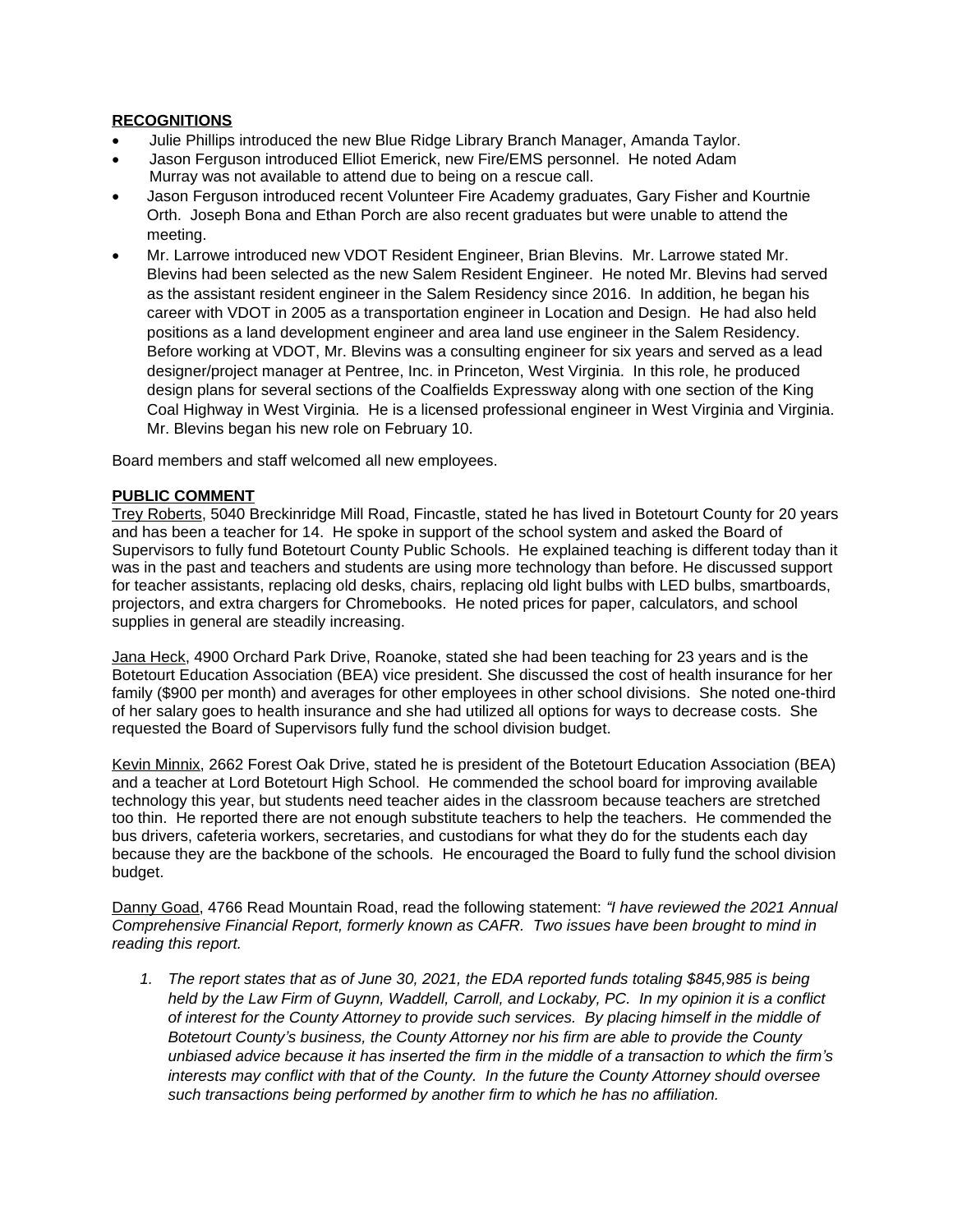*2. The second item deals with audit findings. The auditor has two findings which involve the EDA which is heavily funded by the Board of Supervisors. One involves the conveyance of land to the EDA, and the second involves Federal funds passed through the EDA.*

*I have learned that the funds controlled by the EDA are not held by the elected representative tasked with keeping the funds of the County. Wherever the EDA funds are held, they should be moved to the County Treasurer who has been elected by the people of Botetourt County to wat hove the money held by Botetourt County. The County Treasurer currently holds the funds for both the County and School Board.*

*I will provide each of you a copy of my remarks along with a copy for the Secretary for inclusion in the meeting minutes."*

Attachment #1:

COUNTY OF BOTETOURT, VIRGINIA NOTES TO FINANCIAL STATEMENTS (CONTINUED) JUNE 30, 2021

Note 24 – Contingencies and Commitments: (Continued) As of June 30, 2021, the EDA has reported funds totaling \$845,985, as funds held by others. This balance represents funds held in escrow from the land sale by the Law Firm of Guynn, Waddell, Carroll and Lockaby, P.C.

\_\_\_\_\_\_\_\_\_\_\_\_\_\_\_\_\_\_\_\_\_\_\_\_\_\_\_\_\_\_\_\_\_\_\_\_\_\_\_\_\_\_\_\_\_\_\_\_\_\_\_\_\_\_\_\_\_\_\_\_\_\_\_\_\_\_\_\_\_\_\_\_\_\_\_\_\_\_\_

Note 25 – Self Health Insurance:

The County established a limited risk management program for health insurance. Premiums are paid into the health plan fund from the County and are available to pay claims, and administrative costs of the program. During the fiscal year 2021, a total of \$3,633,199 was paid in benefits and administrative costs. The risk assumed by the County is based on the number of participants in the program. The risk varies by the number of participants and their specific plan type (Keycare, Bluecare, etc.). Incurred but not reported claims of \$333,129 have been accrued as a liability based primarily on actual cost incurred prior to June 30 but paid after year-end. Interfund premiums are based primarily upon the insured funds' claims experience and are reported as quasi-external interfund transactions. Changes in the claims liability for the current and prior two fiscal years are as follows:

|                    |                    | <b>Current Year</b> |                 |                    |
|--------------------|--------------------|---------------------|-----------------|--------------------|
|                    | Balance at         | Claims and          |                 | Balance at         |
|                    | Beginning of       | Changes in          | Claim           | End of             |
| <b>Fiscal Year</b> | <b>Fiscal Year</b> | <b>Estimates</b>    | <b>Payments</b> | <b>Fiscal Year</b> |
| 2020-21            | \$149.196          | \$3,817,132         | \$(3,633,199)   | \$333,129          |
| 2019-20            | 436,760            | 4,145,640           | (4,433,204)     | 149,196            |
| 2018-19            | 501,716            | 4,078,198           | (4, 143, 154)   | 436,760            |

*Remainder of page left blank intentionally.* -116-

Attachment #2:

County of Botetourt, Virginia Schedule of Findings and Questioned Costs For the Year Ending June 30, 2021 (Continued)

\_\_\_\_\_\_\_\_\_\_\_\_\_\_\_\_\_\_\_\_\_\_\_\_\_\_\_\_\_\_\_\_\_\_\_\_\_\_\_\_\_

Section II – Financial Statement Findings

2021-001 Material Weakness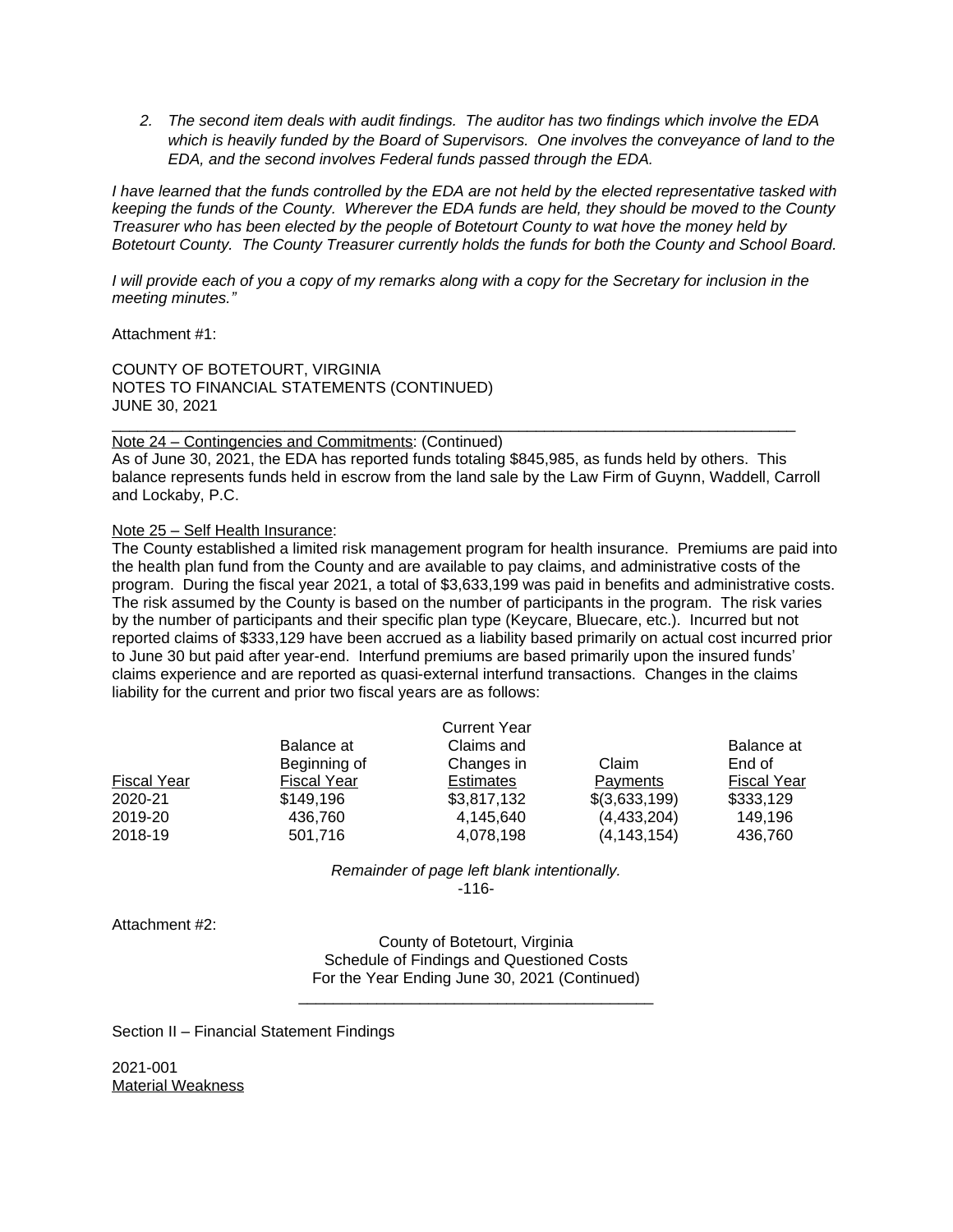| Criteria:  | Identification of adjustments to the financial statements that were not detected by the<br>entity's internal controls indicates that a material weakness may exist.                                                                                                          |
|------------|------------------------------------------------------------------------------------------------------------------------------------------------------------------------------------------------------------------------------------------------------------------------------|
| Condition: | The County's financial statements required year end adjusting entries as recommended<br>by the Auditor to ensure such statements were presented in accordance with current<br>reporting standards.                                                                           |
| Cause:     | Financial agreements with the EDA (such as the conveyance of land to the EDA) were<br>not reviewed for financial statement implications and some entries were missed in the<br>final close of the books.                                                                     |
| Effect:    | there is a reasonable possibility that a misstatement of the entity's financial statements<br>would not have been prevented or detected and corrected by the entity's internal controls<br>over financial reporting.                                                         |
|            | Recommendation: Overall, the County does a good job of identifying year end adjustment entries;<br>however, we recommend that the Finance Department begin reviewing EDA agreements<br>to determine if same require adjustments to the County's books or subsidiary ledgers. |
|            | Management's Response: The County's current staff has a good understanding of the books and<br>accounting processes and agree that a review of EDA contracts going forward is<br>necessary to identify potential impacts on the County's financial statements.               |

-183-

Attachment #3:

County of Botetourt, Virginia Schedule of Findings and Questioned Costs For the Year Ended June 30, 2021 (Continued)

\_\_\_\_\_\_\_\_\_\_\_\_\_\_\_\_\_\_\_\_\_\_\_\_\_\_\_\_\_\_\_\_\_\_\_\_\_\_\_

Section III – Federal Award Findings and Questioned Costs

2021-002

(Noncompliance and Material Weakness)

| Agency:                  | Department of Treasury                                                                                                                                                                                                                                                                                                                                                                                                                                                                                                                                                                                                                               |
|--------------------------|------------------------------------------------------------------------------------------------------------------------------------------------------------------------------------------------------------------------------------------------------------------------------------------------------------------------------------------------------------------------------------------------------------------------------------------------------------------------------------------------------------------------------------------------------------------------------------------------------------------------------------------------------|
|                          | Program Title: COVID-19 Coronavirus Relief Fund                                                                                                                                                                                                                                                                                                                                                                                                                                                                                                                                                                                                      |
|                          | Assistance Listing Number: 21.019                                                                                                                                                                                                                                                                                                                                                                                                                                                                                                                                                                                                                    |
|                          | Pass-through Entity: Virginia Department of Accounts                                                                                                                                                                                                                                                                                                                                                                                                                                                                                                                                                                                                 |
| Criteria:                | Pass-through entities should establish guidelines and monitor compliance with<br>same for subrecipients of federal awards.                                                                                                                                                                                                                                                                                                                                                                                                                                                                                                                           |
| Condition:               | The County and EDA transferred CARES Act Funding to the Roanoke Valley<br>Broadband Authority (RVBA) (a governmental organization) to carry out part of a<br>federal award; however, agreements (and related guidelines) were not in place to                                                                                                                                                                                                                                                                                                                                                                                                        |
|                          | ensure compliance with terms of the award at the onset of same.                                                                                                                                                                                                                                                                                                                                                                                                                                                                                                                                                                                      |
| Context:                 | A pass-through entity (PTE) must clearly identify to the subrecipient: (1) the<br>award as a subaward at the time of subaward (or subsequent subaward<br>modification) by providing the information described in 2 CFR section<br>$200.331(a)(1)$ ; (2) all requirements imposed by the PTE on the subrecipient so<br>that the federal award is used in accordance with federal statutes, regulations,<br>and the terms and conditions of the award (2 CFR section $200.331(a)(2))$ ); and<br>(3) any additional requirements that the PTE imposes on the subrecipient in<br>order for the PTE to meet its own responsibility for the federal award. |
| <b>Questioned Costs:</b> | Not Applicable                                                                                                                                                                                                                                                                                                                                                                                                                                                                                                                                                                                                                                       |
| Effect:                  | Failure to properly document requirements of subrecipients could result in the<br>misuse of federal funds.                                                                                                                                                                                                                                                                                                                                                                                                                                                                                                                                           |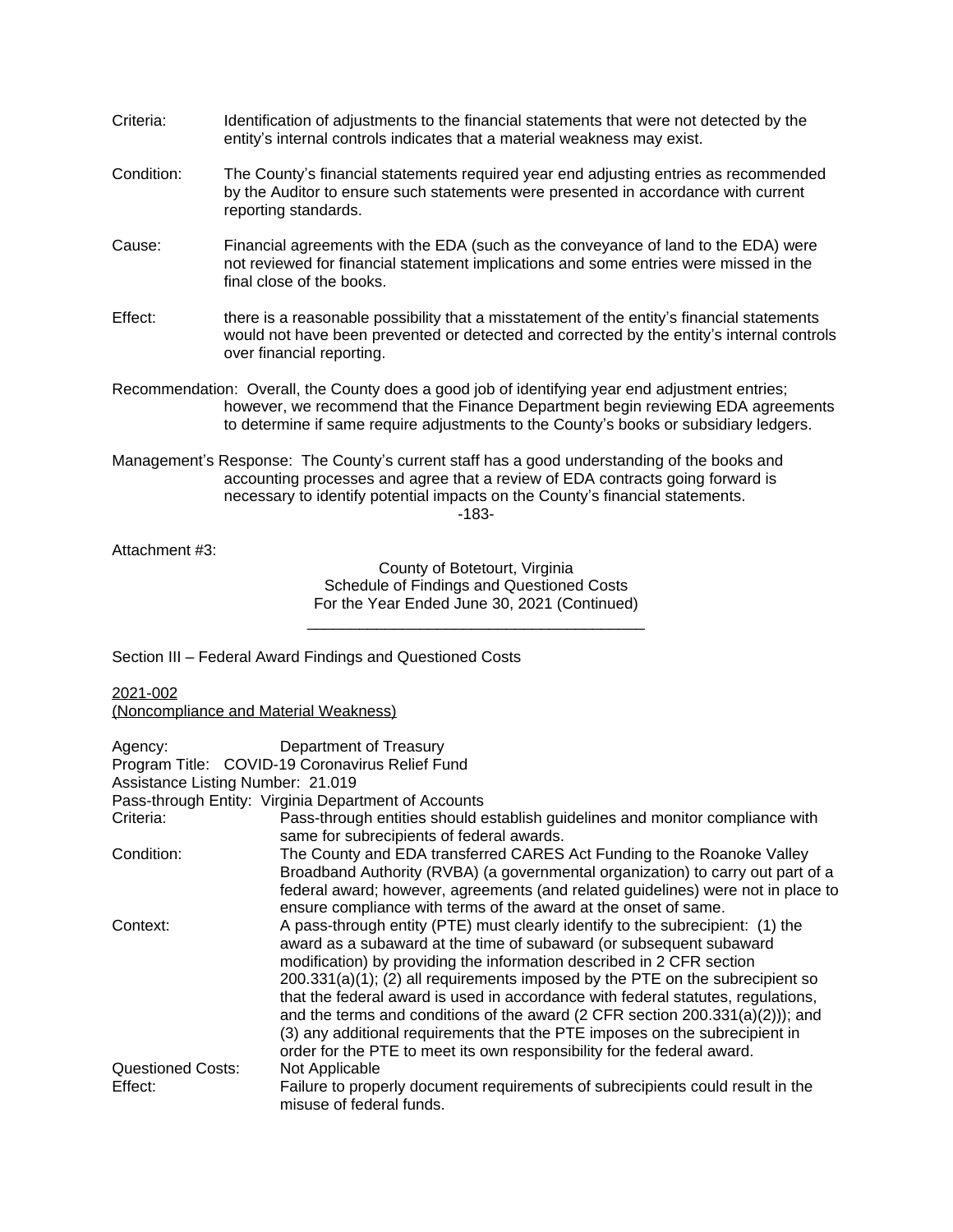Cause: The project was fast-tracked due to the COVID-19 pandemic and the consideration of the sub-recipient relationship was inadequate. Recommendation: Going forward the County and EDA should follow federal guidelines for subawards. Views of Responsible Officials: Management agrees with the recommendation and will expand procedures related to subrecipients in the future. Management has performed procedures to ensure grant funds were properly spent and is in the process of closeout out the subaward.

-184-

### **APPROVAL OF MINUTES OF THE REGULAR MEETING HELD ON JANUARY 25, 2022**

The minutes were provided to the Board in their agenda packet. MOTION: That the Board approve the minutes of the regular meeting held on January 25, 2022, as presented. (Resolution Number 22-02-02) MOTION: Mr. Martin SECOND: Dr. Scothorn AYES: Dr. Bailey, Mr. Clinton, Mr. Martin, Dr. Scothorn, Mrs. White

## **APPROVAL OF TRANSFERS AND ADDITIONAL APPROPRIATIONS**

TRANSFERS - Tony Zerrilla, Director of Finance, stated for the month of February there were no transfer requests.

ADDITIONAL APPROPRIATIONS - Mr. Zerrilla noted there were 7 regular pass-through appropriations and 1 walk-on pass-through appropriation. The pass-through appropriations represented expenditure reimbursements, miscellaneous receipts, contributions, and grant funds.

Mr. Zerrilla explained #7 was requested by the Botetourt County School Board through Dr. Jonathan Russ, superintendent. The appropriation, which would be directed to the School's Self-Sustaining Fund, is for 2 federal grants. The first is a welding grant for \$25,000 for equipment at the Botetourt Technical Education Center to assist with the expansion of the number of welding booths. The second grant awarded is in the amount of \$380,100 in the form of an Emergency Connectivity Grant that will replace teacher chromebooks, and end-of-life chromebooks in chrome carts, an also some student end-of-life chromebooks.

Mr. Zerrilla requested a walk-on pass-thru appropriation in the amount of \$21,953.00 to American Rescue Plan Act of 2021 – Fund 261. He explained these funds were applied for by the Library Director and will be used towards design work being performed for the Buchanan Library.

### PASS-THRU APPROPRIATIONS:

- 1. Additional appropriation in the amount of \$830.00 to Fire & EMS Other Operating Supplies, 100-4035500-35500-6014. This is for contributions received in memory of Greg Stump and Gloria Stephens.
- 2. Additional appropriation in the amount of \$11,435.29 to Sheriff's Department DMV Salaries, 100-4031200-31200-1800. These are grant fuds received for enforcement of alcohol and speed violations.
- 3. Additional appropriation in the amount of \$4,676.04 to the following Correction & Detention accounts: \$2,024.19 to Medical and Lab Supplies, 100-33100-33100-6004, \$201.85 to Uniforms, 100-33100-33100-6011, and \$2,450.00 to Salaries, 100-33100-33100-1100.The first item is for reimbursement of medical costs including those for Craig County inmates, the second item is for contract payments, and the third item is for VDOT work crew payments.
- 4. Additional appropriation in the amount of \$4,410.00 to the following Correction & Detention accounts: \$4,400.00 to Food Supplies and Services, 100-4033100-33100-6002, and \$10.00 to Office Supplies, 100-4033100-33100-6001. The former is for Social Security Bounty payments, and the latter is for fingerprint charges.
- 5. Additional appropriation in the amount of \$164.56 to the following Sheriff's Department accounts: \$64.56 to Office Supplies, 100-4031200-31200-6001, and \$100.00 To Other Operating Supplies,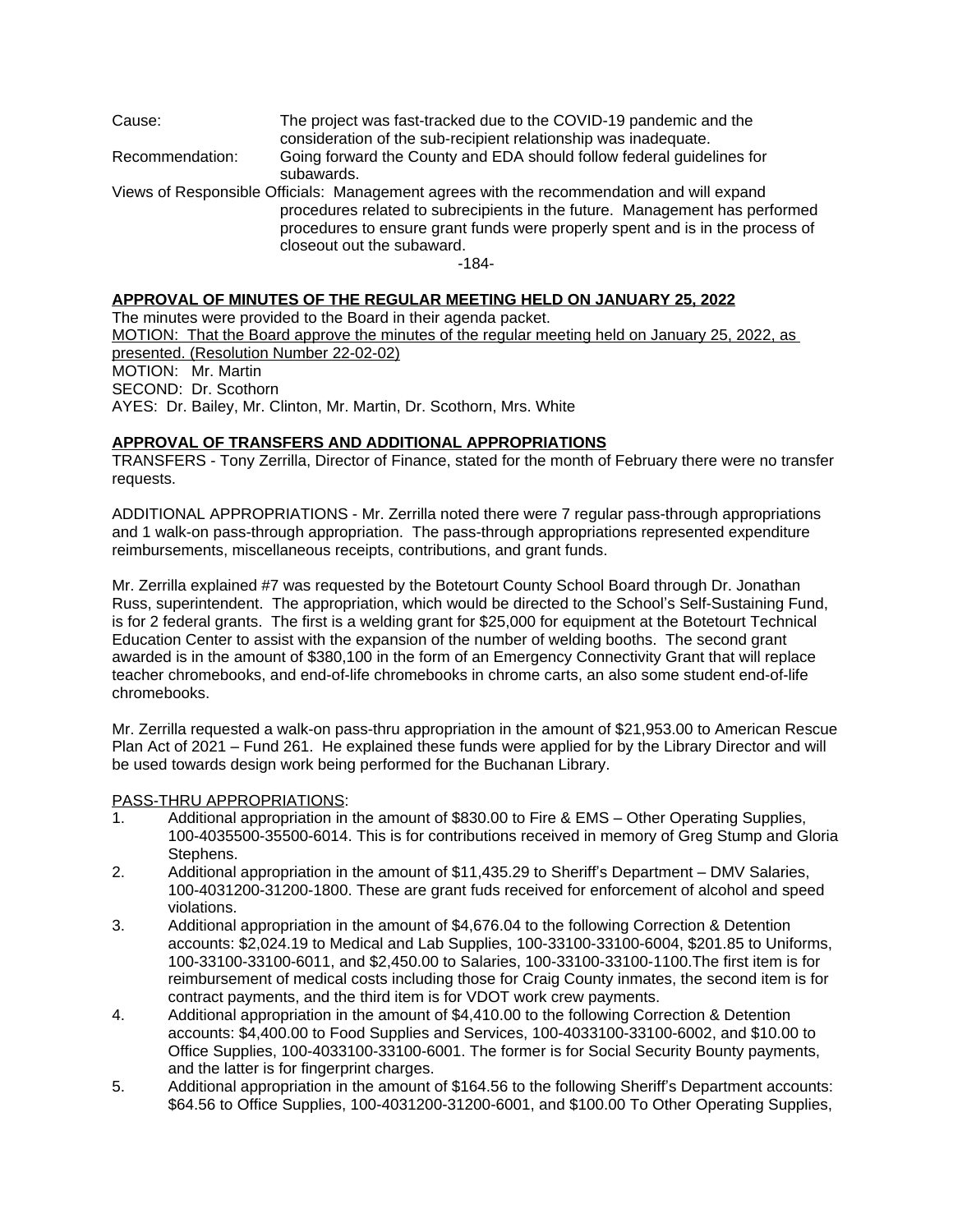100-4031200-31200-6014. The former is for charges for FOIA requests, and the latter is for contract payments.

- 6. Additional appropriation in the amount of \$750.00 to the following Sheriff's Department accounts: \$50.00 to Firing Range Expenses, 100-4031200-31200-6015, and \$700.00 to Overtime, 100- 4031200-31200-1200. The former is for range use, and the latter is for reimbursement of overtime from TMS Holdings.
- 7. Additional appropriation in the amount of \$405,100.00 to School Fund Self-Sustaining Funds Fund 200. This is for grant funds received by the School System for A) an Emergency Connectivity Fund grant (\$380,100.00) to replace teacher and student Chromebooks and B) a Welding grant for equipment at BTEC (\$25,000.00).

# WALK-ON PASS-THRU APPRPRIATION:

8. Additional appropriation in the amount of \$21,953.00 to American Rescue Plan Act of 2021 – 261-3330259-73100-0000-000. These are funds for use by the County Library to assist in the coverage of costs for design work being performed for the Buchanan Library.

MOTION: That the Board approve the additional appropriations, as presented. (Resolution Number 22- 02-03) MOTION: Mr. Clinton SECOND: Mr. Martin

AYES: Dr. Bailey, Mr. Clinton, Mr. Martin, Dr. Scothorn, Mrs. White

# **APPROVAL OF ACCOUNTS PAYABLE AND RATIFICATION OF THE SHORT ACCOUNTS PAYABLE LIST**

Total expenditures being requested for approval for February for the General Fund including debt service and all other funds is a combined total of \$1,284,552.24. Payable disbursements of note for the month are as follows:

Community Organizations - \$34,667 paid to Roanoke Regional Partnership for semi-annual support. This is payment 2 of 2.

Transfer to EDA - \$254,158 paid to EDA of Botetourt County for funding for a payment to ED Pace for the 2<sup>nd</sup> application for work performed for the Munters Sewer Extension Project.

CIP – Expenses Reimbursed from Grant Funding: \$32,990 paid to Verde, Inc. for 2 trailers

CIP – Fire & EMS: \$51,978 paid to Berglund Chevrolet for a 2022 Chevrolet Silverado. A total of \$49,009 paid to VFIS for installment payments for Fire and EMS vehicle and property insurance coverage.

MOTION: That the Board approve the accounts payable and short accounts payable list for February, as presented. (Resolution Number 22-02-04) MOTION: Dr. Scothorn

SECOND: Mrs. White

AYES: Dr. Bailey, Mr. Clinton, Mr. Martin, Dr. Scothorn, Mrs. White

# **RESOLUTION OF APPRECIATION FOR DR. RUPERT M. CUTLER**

Mr. Clinton introduced Dr. Cutler and commended his service throughout the years. Dr. Cutler thanked the Board for the acknowledgement and stated Greenfield is a real jewel in Botetourt County and he hopes that everyone will continue to treat it as such by protecting the Native American sites. Board members thanked Dr. Cutler for his service to Botetourt County and the state of Virginia. Mr. Clinton read and presented the resolution to Dr. Cutler.

> *Resolution In Recognition of and Appreciation for Dr. Rupert Malcolm Cutler (Resolution Number 22-02-05)*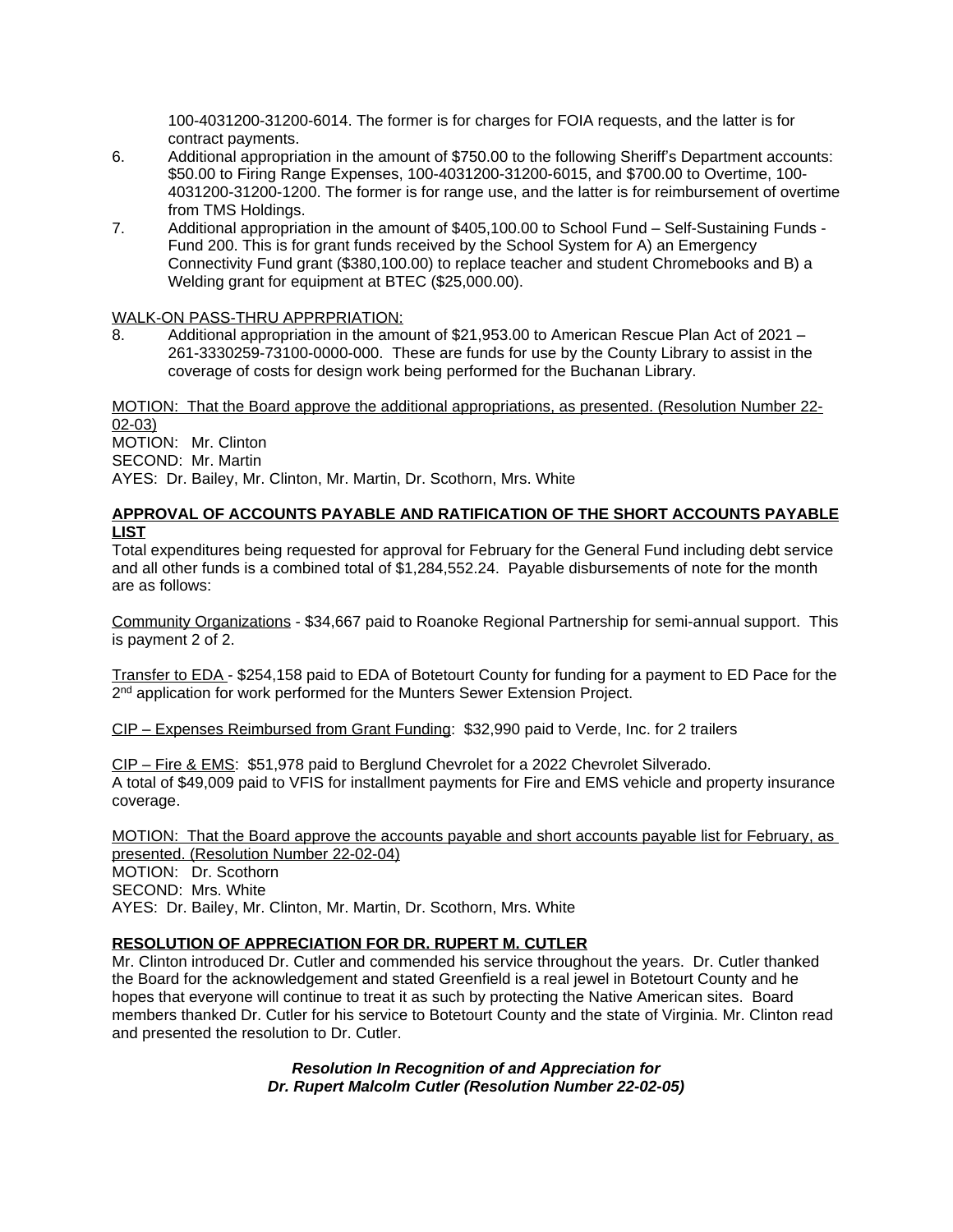WHEREAS, Dr. Rupert Malcolm Cutler is an acclaimed scholar, leader, author, and practitioner of environmental science, wildlife management, and natural resources conservation, among other professional fields; and,

WHEREAS, he has served in an array of professional positions, including assistant professor at Michigan State University; senior vice president of National Audubon Society; Managing Editor of National Wildlife magazine; assistant secretary, U.S. Department of Agriculture; and president and chief executive of Defenders of Wildlife; and,

WHEREAS, Dr. Cutler's expertise led to his appointment as executive director of Virginia's Explore Park, a habitat conservation park, living history museum, and education center in the Valley of Virginia; and

WHEREAS, Dr. Cutler has generously shared his time and expertise in diverse community activities such as Councilman and Vice Mayor, Roanoke, VA, executive director of Western Virginia Land Trust; member of Sons of the American Revolution and countless other civic and benevolent organizations; and

WHEREAS, Dr. Cutler's dedication to the history and heritage of western Virginia led to his role in the creation of the Colonel William C. Preston Memorial at Greenfield, Botetourt County; and

WHEREAS, Dr. Cutler expanded his service to Botetourt County as an active participant in Friends of Greenfield Preston Plantation and Historic Greenfield Preservation Advisory Council; and

WHEREAS, through personal contacts and energetic promotion, Dr. Cutler attracted important monetary contributions to Greenfield; and

WHEREAS, through his professional renown, Dr. Cutler elevated the visibility and image of Historic Greenfield; and

WHEREAS, through his optimism, high energy, good humor, and forthcoming manner, Dr. Cutler was a reassuring and inspirational participant in Historic Greenfield's activities, and helped to establish the collaborative atmosphere and productive ethos that is the hallmark of the Greenfield Advisory Council; and,

WHEREAS, after more than a decade of tireless volunteer service to the Botetourt County community, Dr. Cutler has chosen to reduce his activities and relinquish his membership in the Greenfield Advisory Council.

NOW, THEREFORE BE IT RESOLVED that the Botetourt County Board of Supervisors recognizes Dr. Rupert Cutler as an exemplar of civic leadership at its best, gratefully acknowledges the positive results rendered by his service, and warmly thanks him for his service to our county.

PROCLAIMED this 22<sup>nd</sup> day of February 2022.

#### Gary Larrowe, Botetourt County Administrator

MOTION: That the Board approve a resolution in recognition of and appreciation for Dr. Rupert Malcolm Cutler, as presented. (Resolution Number 22-02-05) MOTION: Mr. Clinton SECOND: Dr. Scothorn AYES: Dr. Bailey, Mr. Clinton, Mr. Martin, Dr. Scothorn, Mrs. White

### **ACTIVITY REPORT BY HISTORIC GREENFIELD PRESERVATION ADVISORY COUNCIL**

Mr. Clinton shared a PowerPoint presentation offering historical information about Greenfield, its people, and culture.

a. Review of Advisory Council Statement of Organization

Mr. Clinton reviewed the Advisory Council's Statement of Organization.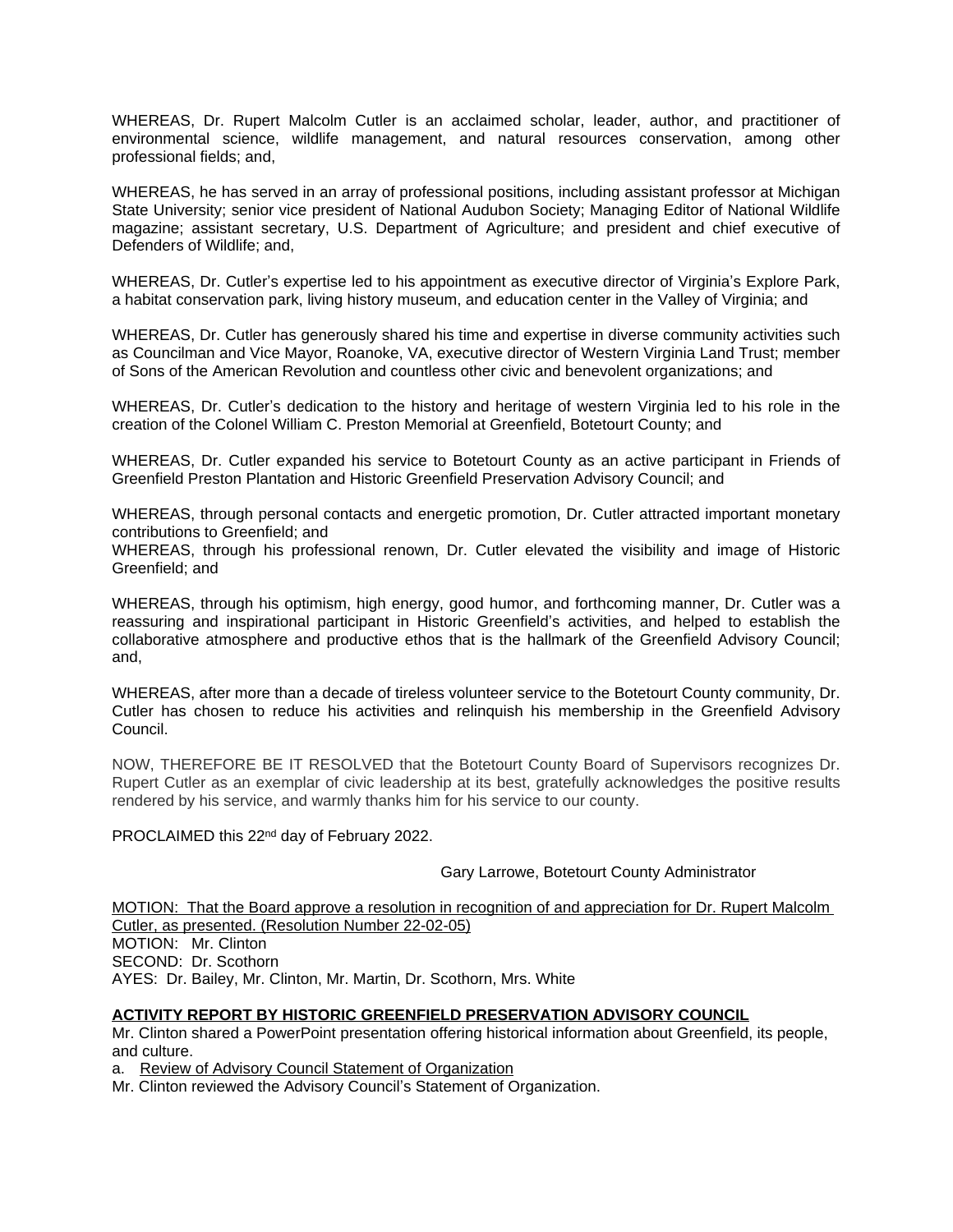b. Review and consider approval of HGPAC By-Laws

Mr. Clinton reviewed and requested approval of the Historic Greenfield Preservation Advisory Council's By-laws, as presented.

MOTION: That the Board approve the Historic Greenfield Preservation Advisory Council By-Laws, as presented. (Resolution Number 22-02-06)

MOTION: Mr. Clinton

SECOND: Mr. Martin

AYES: Dr. Bailey, Mr. Clinton, Mr. Martin, Dr. Scothorn, Mrs. White

# **VDOT MONTHLY UPDATE**

Ashley Smith, assistant resident engineer, reviewed the following report:

## Construction Project Updates

- 0220-011-786 (UPC 105543) Route 220 Safety Improvements South of Route 43 to South of Iron **Gate** 
	- Expect daily flagging.
	- Contractor is working to complete incidental items including dressing shoulders and slopes, clearing ditches, installing handrails, signage, and punch list corrections.
	- Weather permitting, Contractor will install the remaining white edge and yellow centerline pavement markings south of Gala and will install the yellow hash markings at the remaining designated turn lanes throughout the project.
	- Contractor is setting ROW monuments and markers (U-posts).
	- Punch list corrective actions are expected to continue into February.
	- Expect job trailers to be removed at the completion of punch list corrections.
	- ●

## Land Development Projects & Land Use Permits

- Site Plan Reviews:
- APEX Wind Farm Plats
	- 1st review was received on January 12, 2022.
	- Plats are currently under review.
- **DTC Crossover Removal** 
	- 1st review was received on January 12, 2022.
	- Plans are currently under review.
- The Jackson at Ashley Plantation
	- 1st review comments sent to Botetourt County on January 11, 2021.
- **Fincastle Mennonite Church and School** 
	- 2nd submission was received on October 25, 2021.
	- Comments sent to Botetourt County on November 9, 2021.
- Permits Issued:
	- Permits issued between 11/08/2021 –12/06/2021:
		- 7 Utility Permits
		- 1 Private Entrances
		- 1 Special Events
		- 1 Maintenance of Traffic

### Residency Projects

- Stone Coal Road Rural Rustic (UPC 110955)
	- Non-paving work should be complete by the time of this BOS meeting. We are currently working on bidding the paving portion of this work which will be done this spring.
- Clydes Run Rural Rustic
	- We have begun the planning and preliminary engineering on this project with the expectation construction will begin in late spring.

Area Headquarters In-House Projects

- Planned Work to Grade Gravel Roads and Add Stone:
	- Route 616, Blue Ridge Springs Road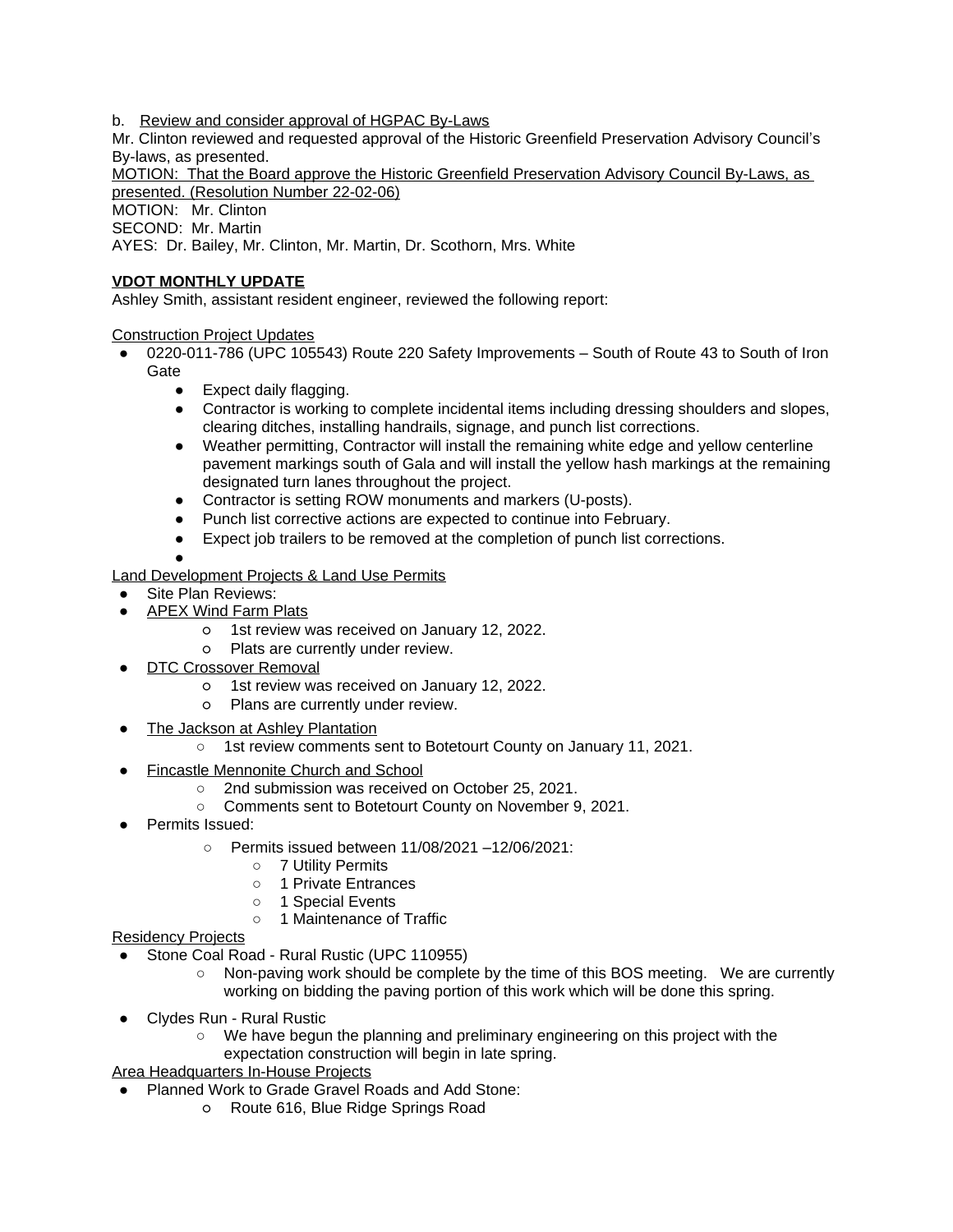- Route 634, Cedar Lane
- Route 634, Spreading Spring Road
- Route 635, Beaver Dam Road
- Route 637, Connect Road
- Route 637, Sleepy Hollow Road
- Route 638, Flowing Spring Road
- Route 649, Lake Catherine Drive
- Route 652, Short Road Drive
- Route 663, Rhodes Lane
- Route 670, Huff Road
- Route 691, Church Avenue
- Route 712, Stevens Road
- Route 724, Goad Road
- o Route 732, Loope Lane
- o Route 739, Tin Top Road
- 
- Route 741, Bear Wallow Road Route 748, Stone Coal Road
- Route 783, Cartmills Gap Road
- Route 820, Pond Road
- **Planned Patching:** 
	- o Route 625, Mount Joy Road
	- Route 629, Davis Run
	- Route 630, Springwood Road
	- Route 635/636, Beaver Dam Road
	- Route 640, Lithia Road
	- Route 670, Trinity Road
- Planned Ditch/Shoulder/Brush Trimming Work:
	- ALT VA-220 (Southbound Lane) Pull Shoulders
	- Frontage Route 53, Saturn Road Brush Trimming Complete
	- Route 43, Narrow Passage Road -Brush Cutting
	- Route 460, Blue Ridge Boulevard Ditching
	- Route 625, Mount Joy Road Spot Ditching
	- Route 628, Prease Road Brush Trimming
	- Route 629, Davis Run Brush Trimming
	- Route 630, Blacksburg Road Ditching
	- Route 630, Springwood Road- Ditching
	- Route 637, Sleepy Hollow Road/Davis Run intersection Ditching
	- Route 640, Lithia Road Ditching
	- Route 640, Lithia Road Brush Trimming 75% Complete
	- Route 640, Nace Road / Lithia Road, from Church Hill Road to Blue Ridge Turnpike Ditching
	- Route 641, Oak Ridge Road Brush Cutting
	- Route 643, Bobletts Gap Road Spot Ditching
	- Route 647, Back Creek Road Brush Trimming
	- Route 652, Mountain Pass Road Ditching
	- Route 779, Catawba Road Brush Cutting, Pull Shoulders
	- Route 1208, Water Street Ditching
- **Planned Pipe Replacements:** 
	- Route 608, Gilmers Mill Road 2 Pipe Replacements
	- Route 618, Chestnut Run 2 Pipe Replacements
	- Route 635, Beaver Dam Road 1 Pipe Replacement
	- Route 752, Old Mill Drive 1 48-inch Pipe Replacement
	- Route 772, Long Run Road Multiple Pipe Replacements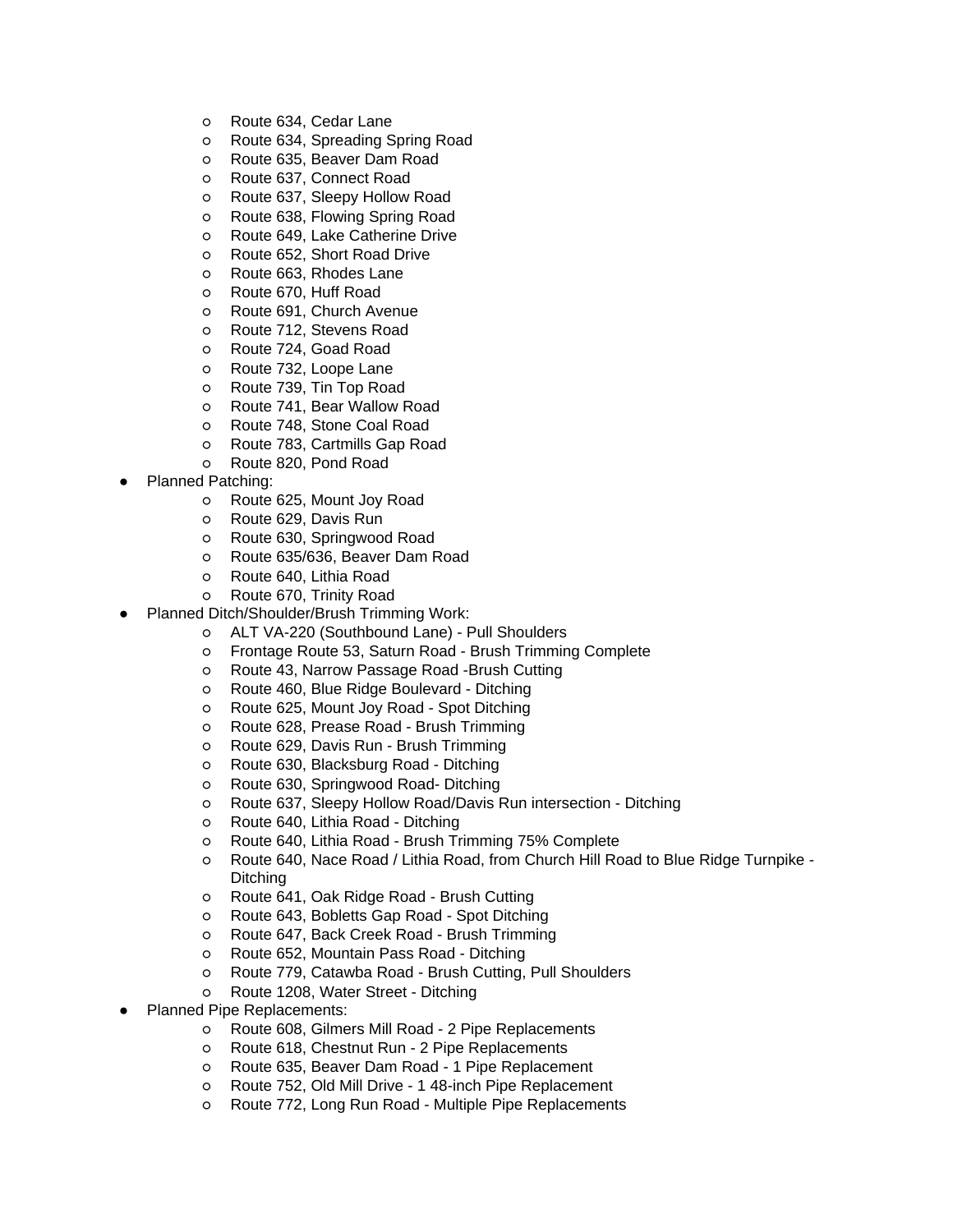- Route 795, Orchard Drive Double Line of 48-inch Pipe Replacements
- **Other Work:** 
	- Ditch cleaning and leaf removal as needed.
	- Potholes repair on various roads.
	- Cleaned all pipes
	- Continuing work from storm damage on several roads including: Route 611, Greyledge Road

Route 702, Hayden Loop Road - One pipe replacement

Mrs. White reported there is no speed limit sign on Purgatory Mountain Road. Ms. Smith replied if a road is unposted, it is 55 mph, but she would look into it. Mrs. White also reported there needs to be a "no GPS" sign on Rt. 624 and Bobletts Gap Road. She thanked Ms. Smith for the work done to the road shoulders on Beaver Dam Road. Mr. Martin recommended ditch work on Mountain Pass Road. Ms. Smith noted Rainbow Forest Road had some drainage issues and that is currently being worked on. Board members thanked Ms. Smith for the report.

### **PUBLIC HEARING - BUCHANAN MAGISTERIAL DISTRICT: BUTTONS BLUFF LLC IN ACCORDANCE WITH SECTION 25-581.4. COMPREHENSIVE PLAN AMENDMENT AND REVIEW OF THE BOTETOURT COUNTY ZONING ORDINANCE, REQUEST TO REMOVE AN APPROXIMATE 0.75+/- MILE PORTION OF BUTTONS BLUFF (STATE ROUTE 690) FROM MAP 12 OF THE BOTETOURT COUNTY TRANSPORTATION MAP FOR THE PURPOSE OF SEEKING TO ABANDON THE ROAD ALONG BETWEEN THE RAILROAD AND THE DEAD END OF THE ROAD AS MAINTAINED BY VDOT, UPON A 259.87-ACRE PARCEL IN EAGLE ROCK, VA AND IDENTIFIED ON THE REAL PROPERTY IDENTIFICATION MAPS OF BOTETOURT COUNTY AS SECTION 40, PARCEL 31. THE APPLICANT HAS REQUESTED THAT THIS REQUEST BE WITHDRAWN; HOWEVER, TO FORMALLY WITHDRAW THIS APPLICATION, THE BOARD MUST VOTE ON WHETHER TO ACCEPT THE WITHDRAWAL REQUEST.**

Jonathan McCoy noted that the applicant had recently asked to withdraw his request and follow up in a few months. The application was advertised in accordance with law; therefore, the Board needed to formally vote to approve or deny the withdrawal.

MOTION: That the Board approve the request from the applicant to withdraw his request, as presented. (Resolution Number 22-02-07)

MOTION: Mr. Martin

SECOND: Dr. Scothorn

AYES: Dr. Bailey, Mr. Clinton, Mr. Martin, Dr. Scothorn, Mrs. White

#### **PUBLIC HEARING ON THE ABANDONMENT OF 0.75-MILE SECTION OF BUTTONS BLUFF (STATE ROUTE 690) IN THE SPRINGWOOD AREA. THE APPLICANT HAS REQUESTED THIS REQUEST BE WITHDRAWN. THE PLANNING COMMISSION GRANTED THE WITHDRAWAL BY THE APPLICANT BUT THE BOARD WILL STILL NEED TO CONSIDER THE WITHDRAWAL BECAUSE IT HAD BEEN ADVERTISED.**

In November, John and Michelle Higginbotham, representing Buttons Bluff, LLC., requested, and the Board approved, the advertisement for a public hearing to formally abandon an approximate 0.75-mile portion of Buttons Bluff (Route 690) in accordance with Virginia Code §33.2-909. The application was advertised in accordance with law. However, the applicant has

indicated to staff their desire to withdraw the application. The applicant has indicated they will be reapplying for an abandonment later this year. To withdraw the application requires Board approval. Staff recommended the Board approve the request to withdraw the application to abandon a portion of Buttons Bluff (Route 690).

MOTION: That the Board approve the request from the applicant to withdraw his request, as presented. (Resolution Number 22-02-08) MOTION: Dr. Scothorn SECOND: Mr. Martin AYES: Dr. Bailey, Mr. Clinton, Mr. Martin, Dr. Scothorn, Mrs. White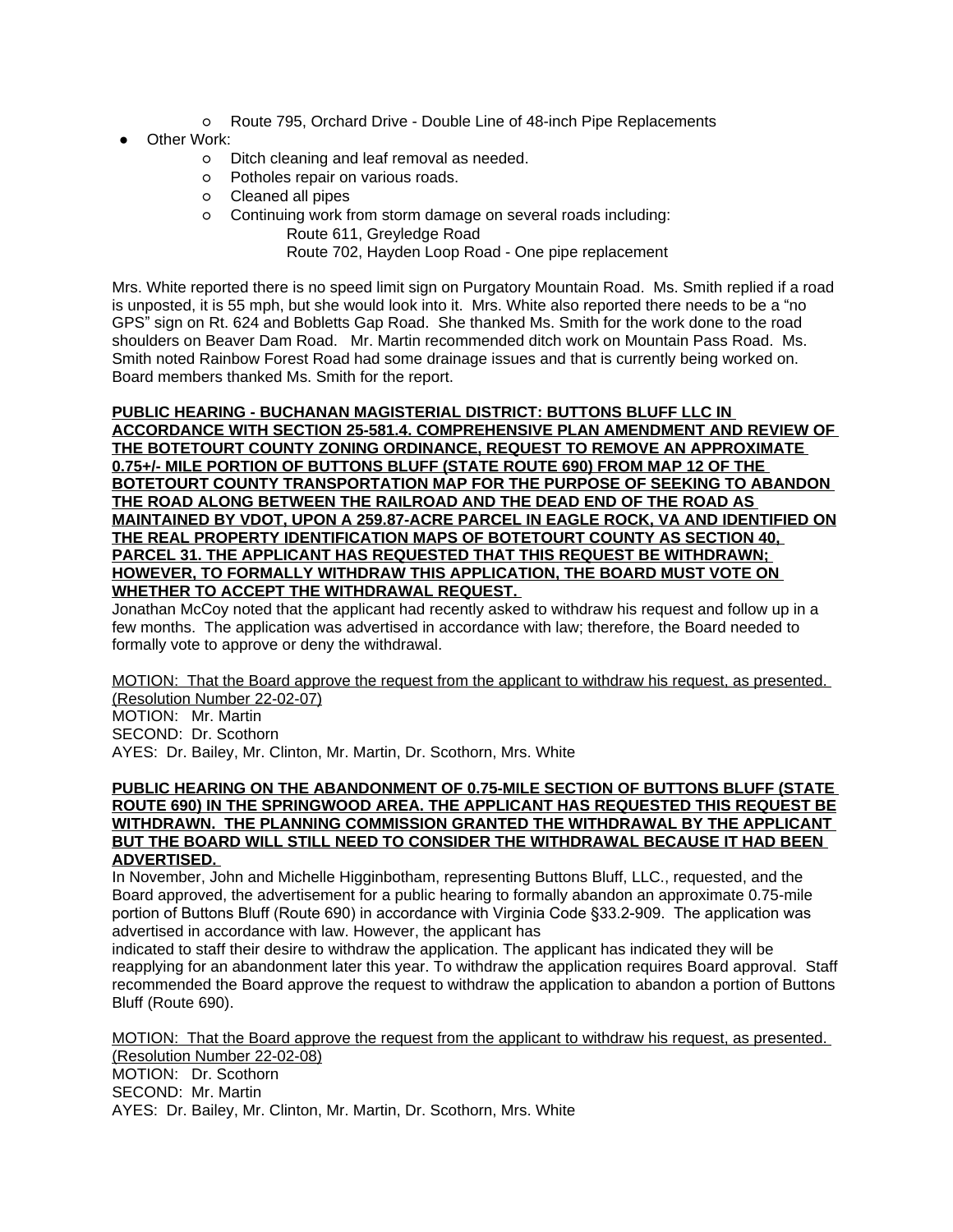#### **RESOLUTION APPROVING CERTAIN DOCUMENTS IN CONNECTION WITH ISSUANCE AND SALE OF LEASE REVENUE BONDS BY THE ECONOMIC DEVELOPMENT AUTHORITY OF BOTETOURT COUNTY**

Mr. Moorman stated the Board would be asked to consider three documents: a resolution, a compliance policy, and a MOU. He reviewed a resolution to approve documents related to the issuance of bonds by the County's Economic Development Authority (EDA) to finance capital improvements related to the County's circuit courthouse and to lease space for Virginia Western Community College at Greenfield.

As provided in the resolution, the principal amount of the bonds will not exceed \$33,500,000 and the financing term shall be 30 years.

The resolution authorizes the Chairman or Vice Chairman of the Board of Supervisors or the County Administrator to select and appoint a trustee to manage bond proceeds, to approve details of the bonds, to execute all necessary documents, and to otherwise administer this financing as necessary.

A companion resolution was adopted by the County's EDA on February 17, 2022.

The resolution had been reviewed and approved by the County's financial advisors (VML-VACO Finance), by the EDA's bond counsel, and by the County Attorney.

Upon approval by the Board, bonds would be marketed for sale on or about March 9, 2022. Closing is scheduled for the week of March 28, at which point the bond proceeds will be disbursed to the County's trustee and available to pay project expenses.

Mr. Taylor Bryant of VML-VACO Finance, Mr. Webster Day, the County Attorney, and County staff were available for questions. Mr. Bryant explained there had been four interest rate hikes last year and there have already been seven in 2022. He explained rates are expected to increase throughout the remainder of the year.

MOTION: That the Board adopt the resolution approving documents in connection with the sale of revenue bonds for the courthouse and Virginia Western Community College, as presented. (Resolution Number 22-02-09) MOTION: Mr. Martin SECOND: Dr. Scothorn AYES: Dr. Bailey, Mr. Clinton, Mr. Martin, Dr. Scothorn, Mrs. White

Mr. Lockaby reviewed the Post-Issuance Compliance Policy and noted it was recommended by our bond counsel.

MOTION: That the Board approve the Post-Issuance Compliance Policy, as presented. (Resolution Number 22-02-10) MOTION: Dr. Scothorn SECOND: Mrs. White AYES: Dr. Bailey, Mr. Clinton, Mr. Martin, Dr. Scothorn, Mrs. White

Mr. Lockaby reviewed a Memorandum of Understanding (MOU) titled "Courthouse and Academic Building Construction Projects". He explained the MOU provides clarity as to who is legally responsible for carrying out certain tasks and ensures all approvals are done by the correct entity. He noted the building is owned by the EDA and is leased to the County.

MOTION: That the Board approve the MOU, "Courthouse and Academic Building Construction Projects", as presented. (Resolution Number 22-02-11) MOTION: Dr. Scothorn SECOND: Mr. Martin AYES: Dr. Bailey, Mr. Clinton, Mr. Martin, Dr. Scothorn, Mrs. White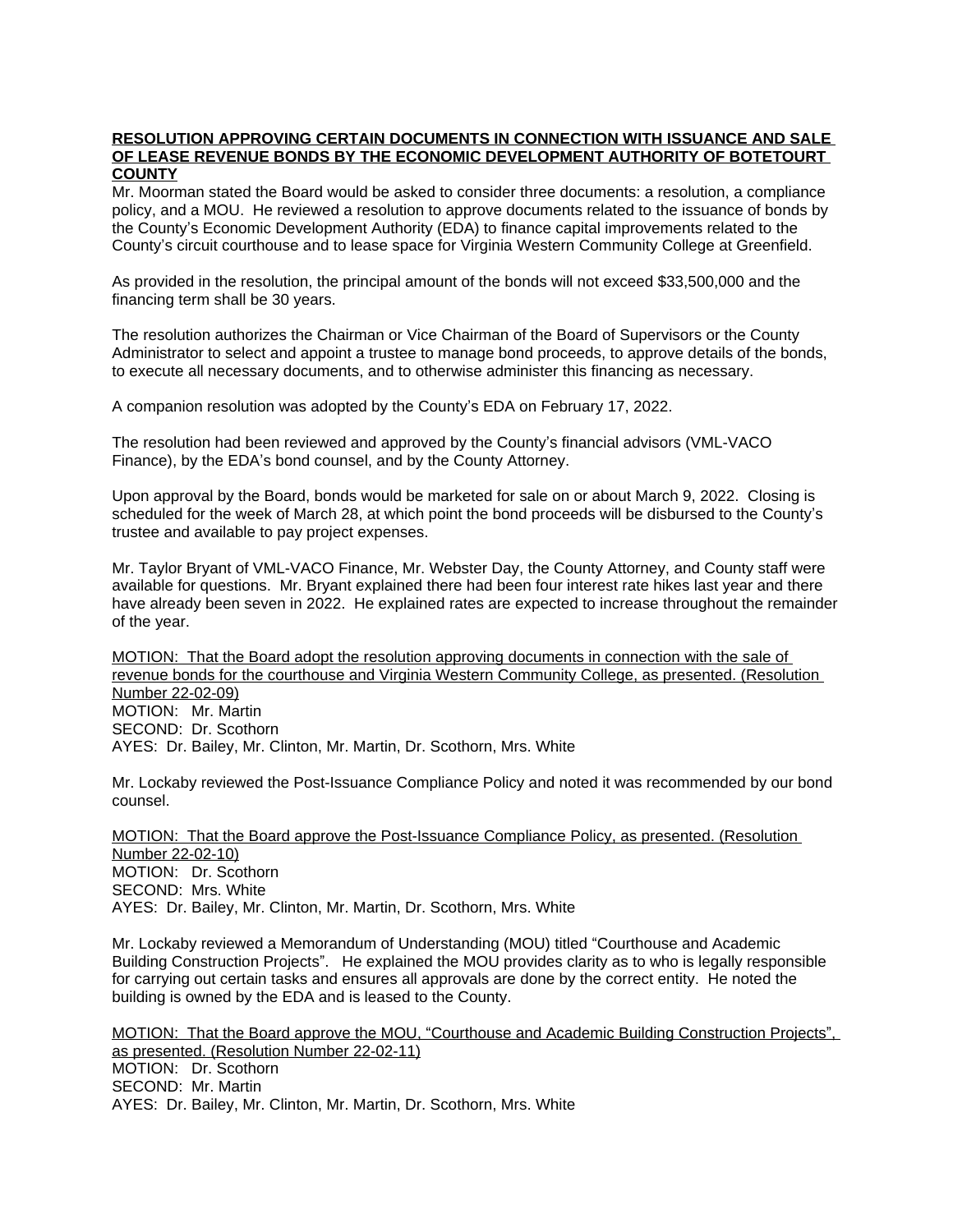# **CONSIDERATION OF PROPOSED AMENDMENTS TO CHAPTER 9. ELECTIONS OF THE BOTETOURT COUNTY CODE**

With the completion of the Commonwealth's redistricting of US Congressional and State General Assembly election districts in January, a work team consisting of Brandon Moore with King-Moore, Inc. (consultant), Director of Elections & General Registrar Traci Clark, and Deputy County Administrator David Moorman, conducted an analysis of the County's 2020 Census population data relative to the County's local election districts. State and federal law require that local election districts have equalized populations. Based on the 2020 US Census, each Botetourt County local election district should, ideally, contain 6,723 persons. Recognizing that exactly equal population districts are not practical, legal precedents have established an acceptable standard of deviation of +/- five percent.

A map was viewed showing a proposed election districts boundary option. This option results in a maximum population deviation of less than one percent for all districts. The option preserves all existing polling places and requires no change in polling places.

The proposed option moves the southern boundary between the Fincastle and Amsterdam Districts (shown as Area A) from Catawba Creek southward to Blackberry Lane and Country Club Road, incorporating that area north of Blackberry Lane and County Club Road between Blacksburg Road and Catawba Creek that is currently in the Amsterdam District into the Fincastle District.

The proposed option (in Area B) moves the boundary between the Buchanan and Fincastle Districts, shifting an area between Interstate 81 and Brughs Mill Road and Ammen Road from the Amsterdam District to the Buchanan District.

In Area C, the boundary between the Buchanan and Fincastle districts moves eastward to add to the Fincastle District the area between Salt Peter Cave Road, Shiloh Church Road, Shiloh Drive, and Narrow Passage Road.

Between the Buchanan and Valley Districts, the proposal shifts the boundary southward in two areas: 1) between Interstate 81 and US Route 11 from Gravel Hill Road to the Town of Troutville boundary (Area D); and 2) from the railway line between Stoney Battery Road and Houston Mines Road south to the boundary of the Appalachian Scenic Trail and west, generally to Stoney Battery Road and/or Stoney Battle Creek (Area E).

The County's voting district boundaries are described in Chapter 9. Elections of the County Code. To modify the boundaries to reflect US Census data, the ordinance must be amended following public notice and hearing and in compliance with certain requirements specific to redistricting. The following action steps and deadlines have been reviewed and approved by the County Attorney and are suggested to comply with all legal requirements:

| February 22 | Present proposed plan to the Board of Supervisors                                                                                                                                                                                                                                       |
|-------------|-----------------------------------------------------------------------------------------------------------------------------------------------------------------------------------------------------------------------------------------------------------------------------------------|
| February 23 | Advertise a March 22, 2022, public hearing on the proposed plan; post the<br>proposed map and ordinance amendments on the County's website and<br>social media, in County libraries, in the Voting and Elections Office, and in<br>the County Administrator's Office for public review. |
| February 27 | Advertise the March 22, 2022, public hearing in the Roanoke Times                                                                                                                                                                                                                       |
| March 22    | Board of Supervisors' public hearing                                                                                                                                                                                                                                                    |
| April 26    | Board of Supervisors consider approval of the proposed plan                                                                                                                                                                                                                             |
| April 27    | First publication of the approved election district changes in the Fincastle<br>Herald                                                                                                                                                                                                  |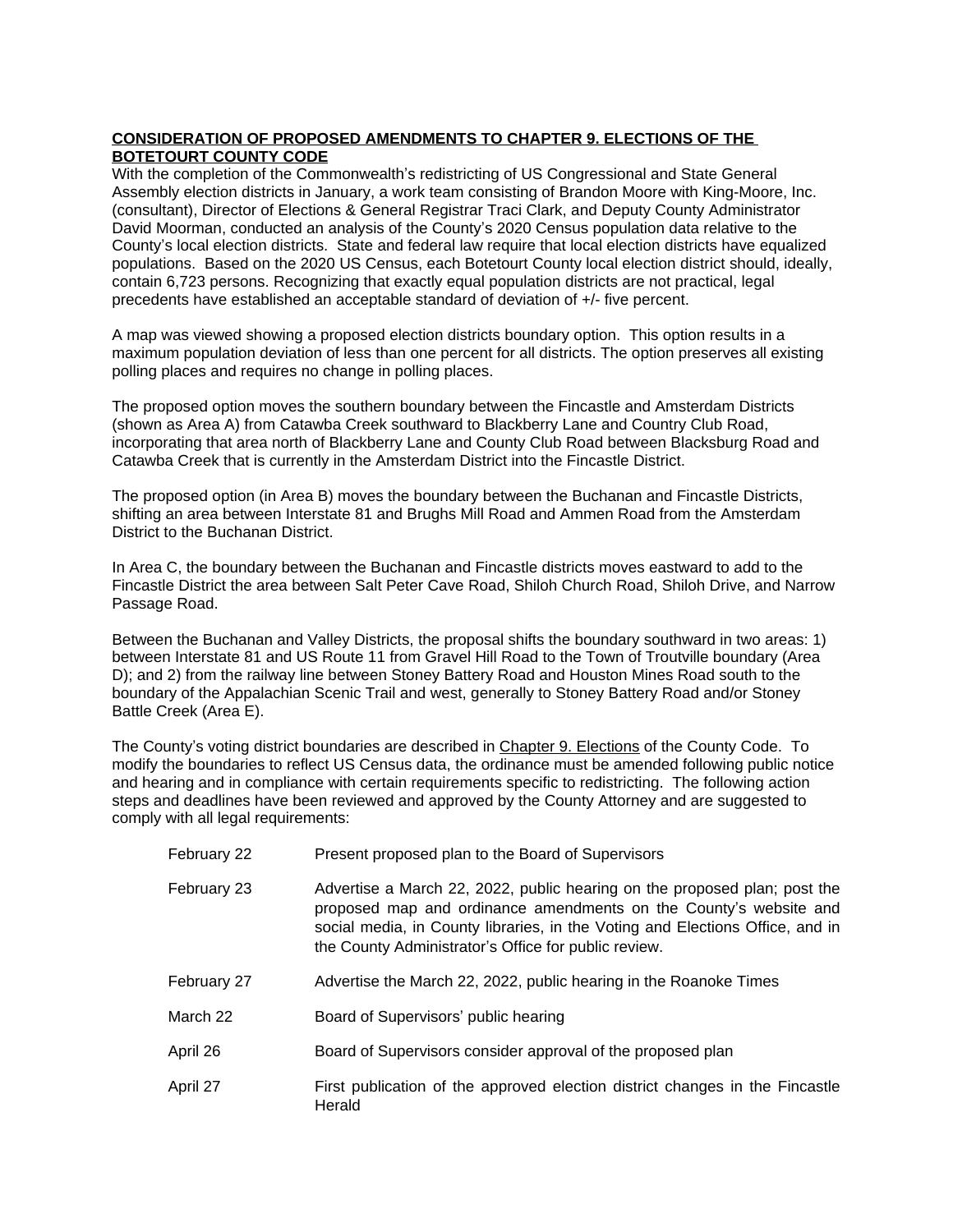| May 1   | First publication of the approved election district changes in the Roanoke<br>Times                 |
|---------|-----------------------------------------------------------------------------------------------------|
| May 4   | Second publication of the approved election district changes in the Fincastle<br>Herald             |
| May 5   | Second publication of the approved election district changes in the Roanoke<br>Times                |
| May 6   | Department of Elections & Voter Registration begins mailing new voter<br>cards to all County voters |
| June 21 | First election (a primary election) utilizing the new election districts                            |

A copy of the proposed amendments to the County's elections ordinance was provided to the Board. Ms. Clark noted out of approximately 26,000 registered voters, only 700 are affected by the proposal, which is a very small percentage. Ms. Clark, Mr. Lockaby, and Mr. Moorman were available to answer questions.

MOTION: That the Board authorize a public hearing on March 22, 2022, to consider proposed amendments to Chapter 9, "Elections of the Botetourt County Code". (Resolution Number 22-02-12) MOTION: Dr. Scothorn SECOND: Mrs. White AYES: Dr. Bailey, Mr. Clinton, Mr. Martin, Dr. Scothorn, Mrs. White

## **APPROVAL OF OUTSTANDING RECREATION INCENTIVE FUND APPLICATION FOR COLONIAL ELEMENTARY SCHOOL**

Mandy Adkins, Director of Parks and Recreation, stated that on December 6, 2021, multiple community groups came before the Parks and Recreation Commission to present their applications for the 2021- 2022 Recreation Incentive Fund.

The Parks and Recreation Commission asked the group from Colonial Elementary School for additional information on their proposal to build a baseball field at the new Colonial Elementary School. The Commission invited the Colonial Elementary group to revise their application and return to the next meeting for further consideration. The Parks and Recreation Department worked closely with Colonial Elementary School on their plans to build a new baseball field. Ultimately the Colonial Elementary School principal and PTA determined that this was a much bigger project than they anticipated, and they needed to spend more time planning for the field. At this point, the team from Colonial Elementary decided to apply for Recreation Incentive Fund funding for enhancements to their outdoor play equipment.

Colonial Elementary presented their application for new outdoor play equipment to the Parks and Recreation Commission on February 7. The Commission voted in favor of supporting this project. The total cost of the project is \$15,623.97. The Recreation Incentive Fund would support the project with the matching amount of \$7,800.

Dr. Scothorn questioned if the budget should be increased in the future. Mrs. Adkins replied it is a great program and gives way for opportunities that may not otherwise be available, and a budget increase would be welcomed in the future. Mr. Clinton stated this group is very engaged and the process is impressive.

MOTION: That the Board approve the enhancements to Colonial Elementary School through the FY22 Recreation Incentive Fund, as presented. (Resolution Number 22-02-13) MOTION: Dr. Scothorn SECOND: Mrs. White AYES: Dr. Bailey, Mr. Clinton, Mr. Martin, Dr. Scothorn, Mrs. White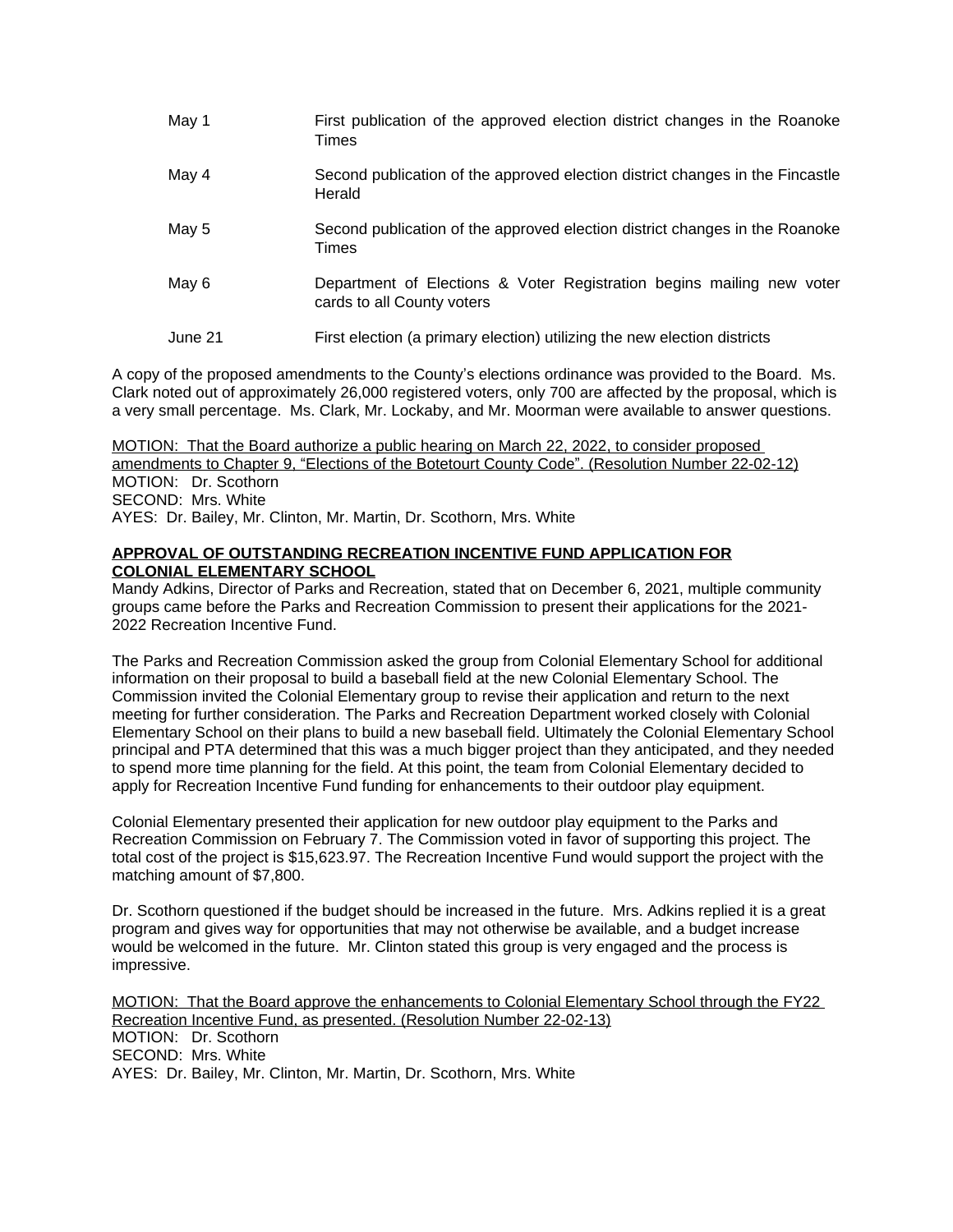# **PARKS AND RECREATION BOOSTER CLUB UPDATE**

During the August 24, 2021 Board of Supervisors meeting, Parks and Recreation Commission Chairman, Tim Snyder, provided a Commission update to the Board of Supervisors. During his update he reported to the board that a booster club survey was conducted in June and booster club leaders provided feedback to the county that has been used to guide decision making in the formation of a single County wide Booster Club. Those survey results indicated that:

- 100% of respondents indicated they were in support of Parks and Recreation staff setting a consistent registration fee.
- 100% of respondents indicated they would like to see Parks and Recreation staff be responsible for ordering uniforms.
- 100% of respondents indicated they would consider a single County wide booster club model with participation in, and representation from each current booster club.

During the February 7, 2022, Parks and Recreation Commission meeting, the Commission members formally voted to proceed forward with a single, county wide Booster Club. The Commission and Parks and Recreation staff will help support the formation of this new nonprofit, which will be named Botetourt Recreation Sports Booster Club and will go by Botetourt Rec Club for short. At this time the Parks and Recreation Department is working with the existing six Booster Clubs and the Eagle Rock community to identify the representatives who will serve on the Board of Directors for the Botetourt Rec Club.

Once the members of the Botetourt Rec Club are identified, Mandy Adkins will work with the Commission and with Mr. Mike Lockaby to finalize a MOU and Bylaws. At which time the new Booster Club model and agreements related to it will be presented to the Board of Supervisors for consideration and approval.

## **DISCUSSION ON OLD COLONIAL ELEMENTARY SCHOOL**

Jon Lanford gave a brief overview of the condition of the building. He reported the building had been used as storage by the school division and the School Board needs to surplus the building to the County. The County would issue an RFP to repurpose the building and pass on to the Economic Development Authority (EDA). Board members gave consensus for Mr. Lanford to proceed.

### **COMMITTEE REPORTS**

Broadband Report – Dr. Scothorn reported he participated in a leadership meeting with Lumos recently and shared a PowerPoint presentation from that meeting. He stated it is the hope to have universal coverage very soon, by the end of 2023. He stated fiber brings a lot of value to homeowners and one advantage of the pandemic has been the funding that has been made available to localities for things such as fiber. He stated there is another meeting coming up and the county is working closely with Lumos to help get information out to citizens.

Chairman Bailey thanked Dr. Scothorn for his work on this project and the many hours that has gone into it. He stated fiber is one of the best things to happen to Botetourt County in a long time and the new website has been very helpful in getting information out to citizens.

### **BOARD MEMBER COMMENTS**

There were no comments.

Chairman Bailey recessed the meeting at 3:54 p.m. until 6:00 p.m.

### **6:00 P.M. - PUBLIC HEARINGS**

### REQUEST FROM MELINDA SIMPSON

Jonathan McCoy reviewed the request from the Amsterdam District. Melinda Ann Simpson requested a Special Exception Permit, with possible conditions, in accordance with *Sec. 25-583 Special Exceptions and Sec. 25-73. – Uses Permissible by Special Exception* to permit a private kennel for up to 20 dogs in the Agricultural (A-1) Use District on a 3.47-acre lot at 515 Etzler Road (State Route 672),

Troutville, VA, and identified on the Real Property Identification Maps of Botetourt County as Section 87, Parcel 141A. The applicant was present and explained the kennel would only receive senior and special needs dogs from shelters. Mr. Clinton questioned noise control. Ms. Simpson noted she had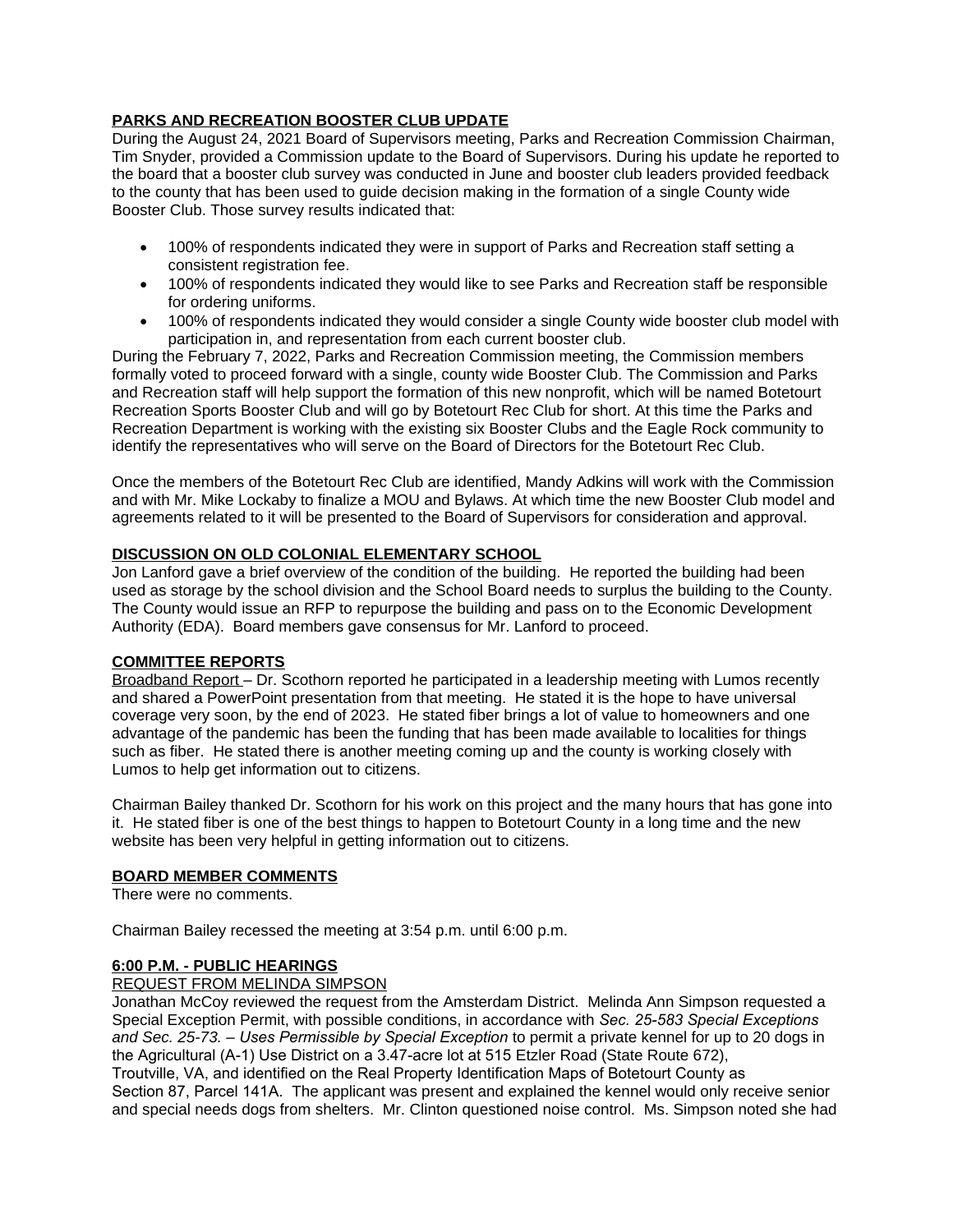a fenced area for outside use and that the dogs would be supervised at all times; however, if any were disruptive, they would be brought back inside. Mrs. White questioned the applicant on the amount of experience she had with this type of service. Ms. Simpson replied she had fostered many animals for the SPCA over the years.

The Planning Commission recommended approval with conditions recommended by staff and added a condition of substantial conformance with the approved site plan.

Chairman Bailey declared the public hearing open. There were no citizens wishing to speak. The public hearing was declared closed.

MOTION: That the Board approve the request for a private kennel, (Resolution Number 22-02-14) MOTION: Mr. Clinton SECOND: Mr. Martin AYES: Dr. Bailey, Mr. Clinton, Mr. Martin, Dr. Scothorn, Mrs. White

#### REQUEST FROM JOEL AND RIETTA PLANTE

Drew Pearson reviewed the request from the Amsterdam District: Joel F. and Rietta L. Plante requested a rezoning of a 4.26-acre parcel, with possible proffered conditions, from the Agricultural Rural Residential (AR) Use District to the Agriculture (A-1) Use District for agricultural uses, and a Homestay, Short-Term Rental, in accordance with *Sec. 25-581.-Zoning map amendment—Owner initiated. and Article II, Division 1. – Agricultural (A-1) Sec 25 72 (20). - Permitted Uses of the Botetourt County Code*. Located at 50 Ottaway Road, Troutville, this parcel is identified on the Real Property Identification Maps of Botetourt County as Section 101B(4), Parcel 24. There were no public comments at the Planning Commission meeting. The Planning Commission recommended approval of the rezoning.

Chairman Bailey declared the public hearing open. There were no citizens wishing to speak. The public hearing was declared closed.

MOTION: That the Board approve the rezoning request, as presented. (Resolution Number 22-02-15) MOTION: Dr. Scothorn

SECOND: Mr. Martin

AYES: Dr. Bailey, Mr. Clinton, Mr. Martin, Dr. Scothorn, Mrs. White

### PROPOSED TEXT AMENDMENTS – CHAPTER 25

Drew Pearson reviewed the request for consideration of proposed text amendments to Chapter 25 of the Botetourt County Zoning Ordinance, as follows: Article VI. – Definitions, S*ection 25-601. Definitions, to amend the existing definition of Convenience store and add a definition for the proposed use: Convenience store, highway; Article II. – District Regulations Generally, Division 11. Business District B-2, Section 25-243. Uses permissible by special exception*, to add the proposed use Convenience store, highway that would be permitted through granting only by special exception permit and subject to supplemental regulations; *Article IV. – Supplemental Regulations, Division 1. – Use Regulations*, to add standards under which the proposed use Convenience store, highway use would be permitted; and *Article IV. – Supplemental Regulations, Division 3. – Parking, Section 25-473. – Required Off-street Parking and Loading Spaces*, to amend the parking requirement for the use of Convenience store and to add a parking requirement for the proposed use Convenience store, highway. The Planning Commission recommended unanimous approval of the text amendments for a new use, highway commercial, and corresponding definitions and supplemental regulations with an addition that an additional requirement of the supplemental regulations would be to require a Traffic Impact Analysis (TIA) with the submission of an SEP application.

Mr. Pearson explained the primary difference with this is the business could also supply high-flow diesel fuel and parking for tractor trailers. He noted no use category currently allows for a truck stop. He stated the applicant is basically asking to combine zoning districts and edit the text to update the definition of Convenience Store and Convenience Store– Highway. The Planning Commission requires a Traffic Impact Analysis to be done and approved by VDOT, he noted. He reported at the Planning Commission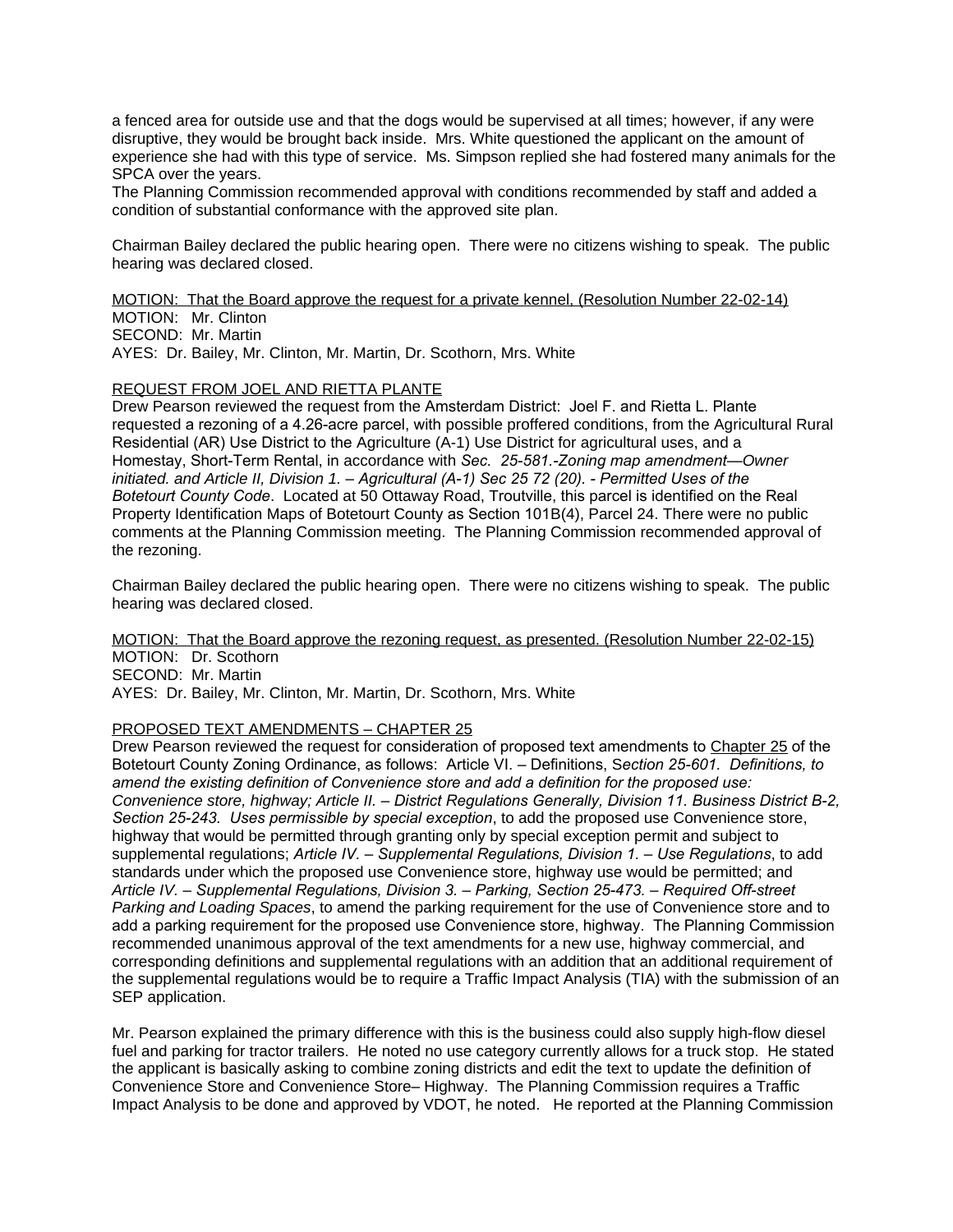meeting there was 1 comment received in favor, and one comment received in opposition. The petitioner did speak at the Planning Commission meeting but did not share any exhibits or maps, but they were present that evening and had pictures available to the Board.

Mrs. White stated she had heard from a lot of citizens about this request. She reminded everyone that the current vote is on the text amendment only, and not voting on any specific project. She stated at least two more public hearings would be held before a project could be considered for approval. She stated she has heard from citizens that the timeline is quick, but it is in line with the process.

Mr. Clinton questioned the criteria for additional parking spaces and asked if that is of concern. Mr. Pearson replied it is important to have language in there to make sure there is two-way traffic and that basically the language would be updated to be applicable to current day standards. He noted the recommended parking spots are at the minimum level.

Mr. Martin stated the concern is large tractor trailers and asked if the Board could not allow diesel vehicles. Mr. Pearson replied the developer wants high-flow diesel included.

Chairman Bailey emphasized this was not a site-specific conversation and only a text amendment. He asked how Exit 150 came about. Mr. Pearson explained it was done a long time ago but if it were done today, it would have to go through the same process as the current request.

Mrs. White asked if this would allow a truck wash. Mr. Pearson replied the request is for fueling and parking only and that would be a site-specific discussion later.

Chairman Bailey declared the public hearing open. The following citizens addressed the Board:

Mary Ann Smith, 1202 Hardbarger Road, read the following statement: "*Lady and Gentlemen of the Board: I come here to speak to the proposed text amendment to Chapter 25 of the Botetourt County Zoning Ordinance. It appears that the intent of these text amendments is to allow for increased opportunities for development within one mile of interstate or major route interchanges. While is support appropriate commercial development in the County, I do have significant concerns regarding one element of the proposed text changes, truck parking.* 

*The text change to Article 4, Division 3, Section 25-473 states that the minimum number of parking spaces shall be "…1.0 truck space per truck designated to be parked on the premises…". Further, the text change adding Section 25-447 to Division 1 of the same Article notes that the minimum lot size shall be ten acres. Per conversations with the Zoning Department, the maximum parcel size can be 20 acres, assuming certain conditions exist.* 

#### *So, what does this mean?*

*I believe that the Sheetz Convenience Store in Daleville is a good representation of the convenience store model proposed by this ordinance. The lot size of the Daleville Sheetz is approximately 2.4 acres, per the county tax information. Assuming a 10-acre lot for a development per these zoning requirements, this leaves approximately 7.6 acres for truck parking. Should the parcel be the maximum size of 20 acres, then the truck parking area would increase to 17.6 acres.* 

*Some of you may remember the Truck Stops at the 150 Exit. That Truck Stopes area was just over nine and one-half acres, with the truck parking area there just under five acres. The minimum lot allowed here is 1.5 times larger than the truck parking of the Truck Stops. Let me repeat, one and one-half times larger truck parking area than the Truck Stops. The maximum lot size could be 3 and one-half times larger than the truck parking area that was at the Truck Stops.* 

*Some of you remember sitting in this room over ten years ago hearing of all the problems caused by the trucks parked overnight at the Truck Stops. Now you are considering text changes to the ordinance that*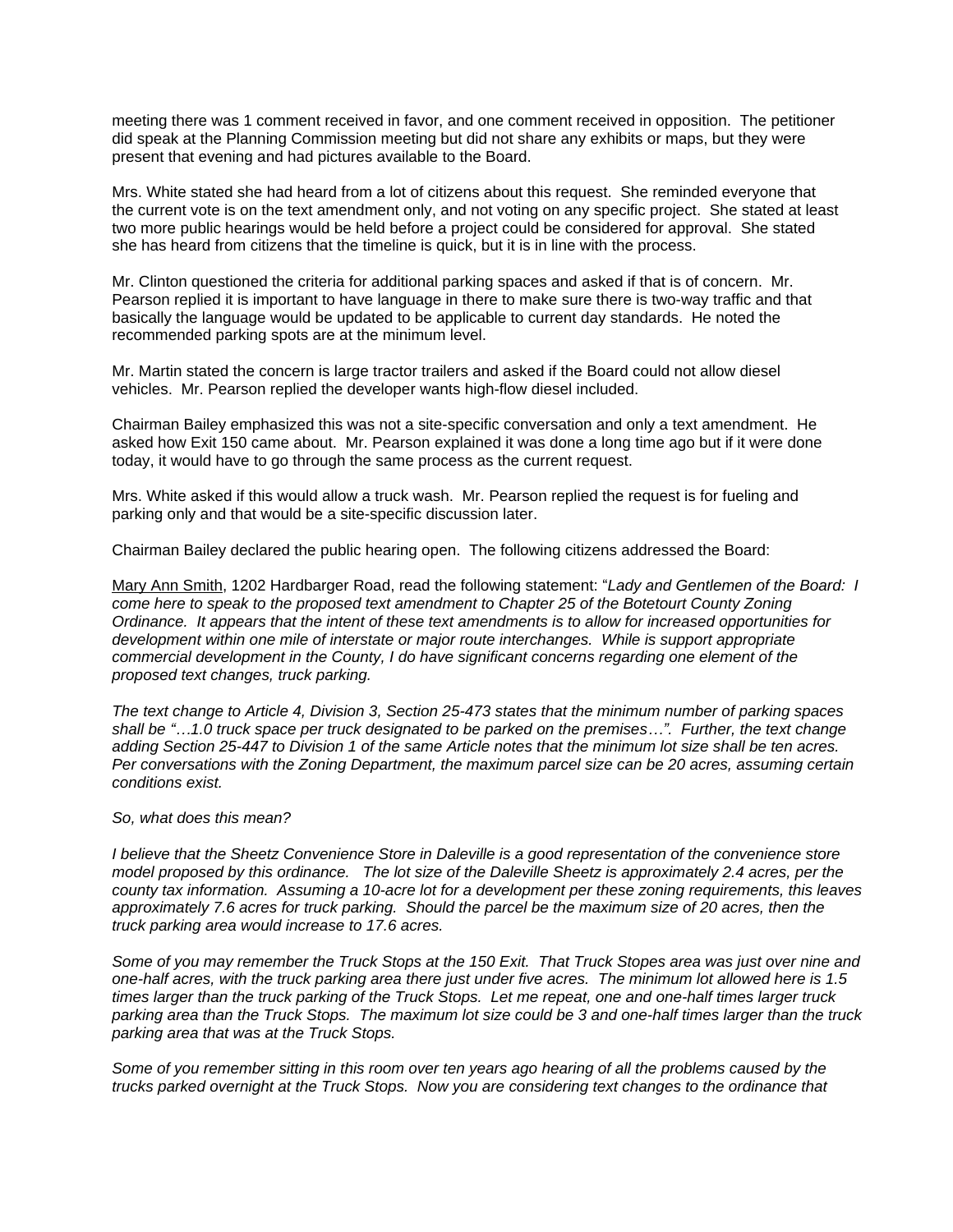*would allow truck parking areas up to 3 and one-half times larger than the nuisance that was the Truck Stops at all of the interstate interchanges in the county.*

*Please do not make the same mistake again. Reject the text changes allowing the developer to set the number of truck parking spaces."*

Arleen Boyd, 853 Hardbarger Road, read the following statement: "*I come to you because it has come to my attention that this proposed change in text creates a legitimate path for a facility with overnight truck/tractor trailer parking to be developed. The developer looking to buy the property, which has resulted in this textural change being brought to you, and his attorney, approached me after the Planning Commission meeting last week. Mr. Vakos stated, and I quote, "We have already done this two times. It is a done deal. We have the utilities in place." While I recognize such as possible blustering and attempted intimidation tactics, it raises alarms.* 

*The issue before you today is simple. Do you allow this verbiage, written clearly for a particular party to more easily proceed with development, or not? I am not anti-development. I do recognize that the SEP and safety/traffic study included are simply a standard part of the process. If they "clear the process" or "jump through these hoops", they get their convenience store with overnight truck parking. This is not the same as the light commercial use for which the property is currently zoned.* 

*I searched for 3.5 years for the perfect property, the perfect place to have my forever home. I chose his neighborhood after researching the level of commercial zoning for the exit in my neighborhood.* 

*If you approve this change in text you create the path to the following:*

- *1. Increasing crime, human trafficking, drugs, gangs, and violence in my neighborhood as acknowledged as being an issue of overnight truck parking facilities by Mr. Kidd in the Planning Commission meeting last week. I am told that these were substantial reasons why VDOT shut down the truck stop at Exit 150.*
- *2. Increased noise pollution and air pollution to levels of discomfort by those of us who live on Hardbarger and the surrounding area. Before purchasing our property, my husband, a master of geology and a scientist, studied the air flow thinking we might grow a crop. The air flow is great coming down from State highway 11 down Hardbarger to Lithia Road and along Back Creek. This would carry the roaring of the parked trucks 24/7 and the obnoxious "BEEP BEEP BEEP BEEP" of them backing up at all hours. The stench of diesel fuel would be the new scent of Hardbarger and Lithia. There is no "mitigating" this with any SEP adjustments.*
- *3. The light pollution caused by an overnight parking facility in the areas applicable to this text change will forever turn our beautiful star-studded dark night sky bright. Even pointing lights downward does not mitigate this. I don't need an SEP to show this. My business is next to the Sheetz on 220 and Catawba in Daleville. Those lights point down. Yet, their glow is bounding off my building across the street. And it is welcome for safety purposes when I go to my car late at night. That location is already a highly commercial area. It isn't interfering with dark sky assets. Should overnight truck parking go in, we can forget our nights of star gazing around our fire pit in the countryside.*
- *4. Property values will go down for myself and my neighbors. So, while my quality of life is eroded, you will be sentencing me to a lesser life.*
- *5. Traffic will increase enormously at the exit where this overnight truck parking is allowed. All of us are* familiar with the backed-up debacle at the former Pilot in Daleville. This will be much worse due to *the increased size of any proposed facility and the overnight truck parking. Please, consider the frustration, added stress, and accidents that will inevitably follow, which further impede a peaceful country lifestyle. NO traffic study will change the fact that the traffic will be awful. You can't tell people not to exit the highway. Sheetz currently has companies that fuel up every morning in Daleville, including FedEx home delivery drivers and Lumos vehicles. A facility with diesel fuel will contract with every trucking company they can that uses I-81 to stop at their location for fuel – increasing the traffic far beyond what any traffic study will have predicted. It's just good business.*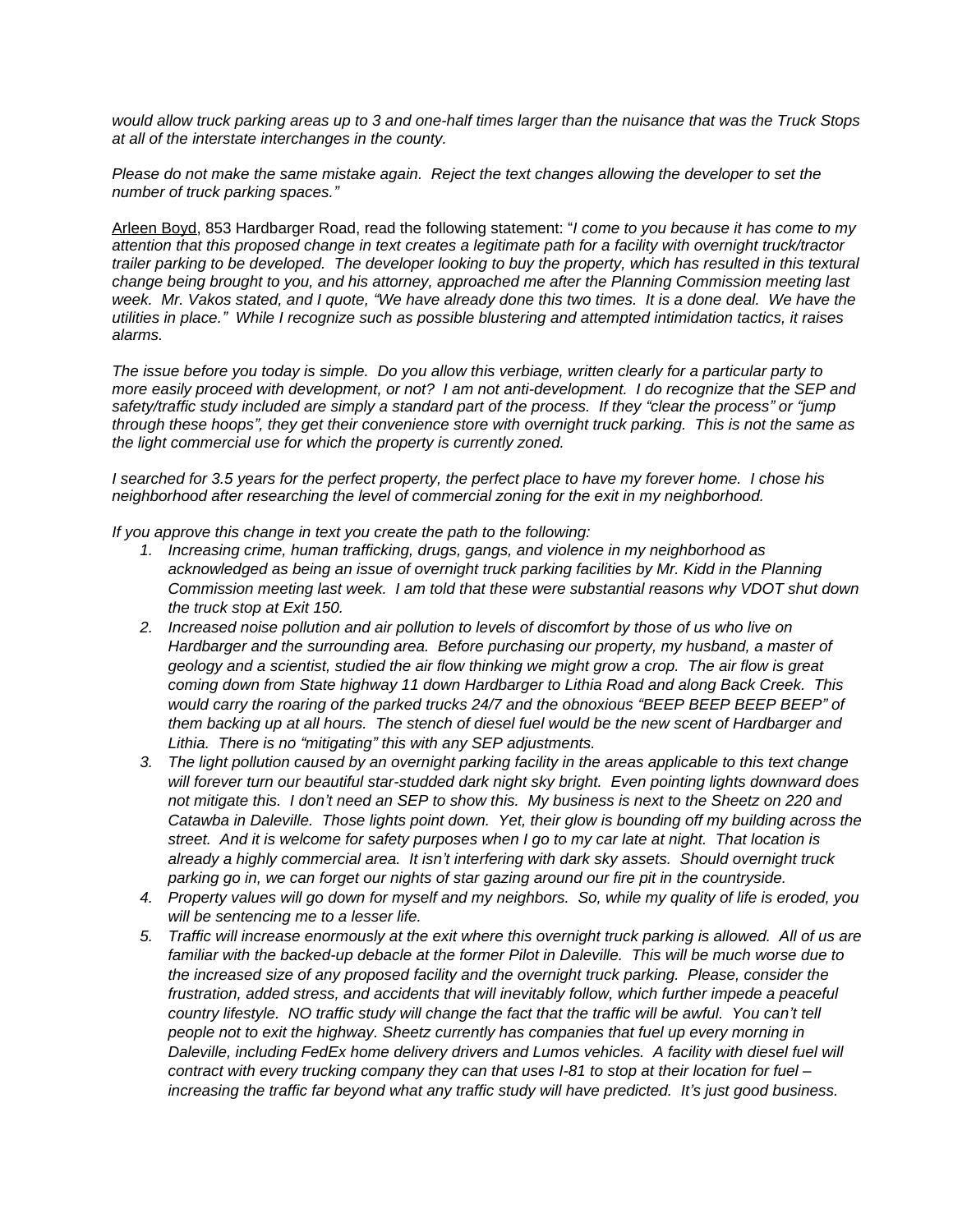*6. A possible new interchange could be added. The develop who is pushing for this text change to go forward has already met with VDOT. Is the County unable to get a new interchange for anything other than a facility with overnight truck parking? Does the County consider a new interchange worth the lowering of the quality of life and the property values of its resident? I hope not.* 

*I would like to stress that although this change in verbiage to the Zoning is being put forward as just a text change, it is in effect an enticement for a develop to go forward with a facility with overnight truck parking, and after going through procedures such as the SEP ad safety/traffic studies, it will degrade Botetourt County, and certainly the surrounding neighborhood.* 

*Another consideration is that overnight truck facilities as we know them will be obsolete in 20 years. Virginia is set to be the first state with predominately driverless, diesel free trucking. What will become of the "truck stop"? will they be low end stops for travelers to relieve themselves and throw away their trash? Will they become known as "trash stops"? Adding such a facility at this time seems short sighted.*

*Realizing that the County needs revenue, almost any other type of development could add value for the County and the community. Beaver Dam Farms is a strong business model. Why not create a Lavender or Soybean Festival? A middle-income housing projects is very much needed and would bring in property taxes. A store such as the Heritage Market would certainly be patronized. Add an area for a midweek Farmers Market and Weekend Crafts Stop. Such venue would provide multi-purpose space for use such as Youth Street Hockey and other events. Botetourt has a problem retaining our well-educated youth. Wouldn't a Gaming Arena with a Code Academy and Cyber Security School assist as both an enticement for people to stay and bring in revenue from all over the world?* 

*I recognize such things are not for consideration of a simple change in a Zoning text. I share them so you may be knowledgeable of possibilities, including the possibility of the short sightedness should you choose to approve this proposed change.* 

*I ask you not to pass this proposed change. I ask you not to be responsible for lowering my property values, for bringing crime to my neighborhood, and diminishing my way of life and country lifestyle. Thank you for your consideration."*

Linda Rottman, 970 Hardbarger Road, read the following statement: "*The public, including residents who will be directly affected by the proposed textual zoning amendment, have been given only a few business days to prepare any opposition they may have to an amendment that will dramatically affect the quality of their lives and value of their properties. The developer has had far longer to craft the language of its proposed amendment (to serve its own interests) than any of us residents have had to mount a meaningful opposition to protect their interests. Even obtaining clear information during these few days has proven impossible.* 

*For example, I understand, from the notice in the Fincastle Herald, that a purpose of today's vote, is to "add standards under which a Convenience Store/Highway Use project would be permitted." I have written to my District Supervisor, Amy White, and to Drew Pearson to attempt to clarify what standards, exactly, are being considered. Copies of my emails and the one (uninformative) response I received will be provided at the hearing. I ask you to please read through them.* 

*Drew Pearson, as of the writing of this email, did not respond to my questions to attempt to clarify what standards might apply. Amy's initial response seemed to be mainly that no formal project has been proposed and therefore no standards are being considered other than an undefined traffic study. I asked her for further clarification as to what the post-amendment mechanism for establishing standards might be, but, again, as of the writing of this email, she has not responded.* 

*So here we are. The developer has proposed the only standards that I have been so far able to ascertain which seem to be an undefined safety study and 10+ acres within proximity of an exit. I am not licensed to practice law in Virginia, but I am a retired veteran trial lawyer, and my reading of the Virginia statutes seems to require quite a bit more than simply voting on a request made by a sophisticated developer that must be assumed to operate only in the developer's best interests.*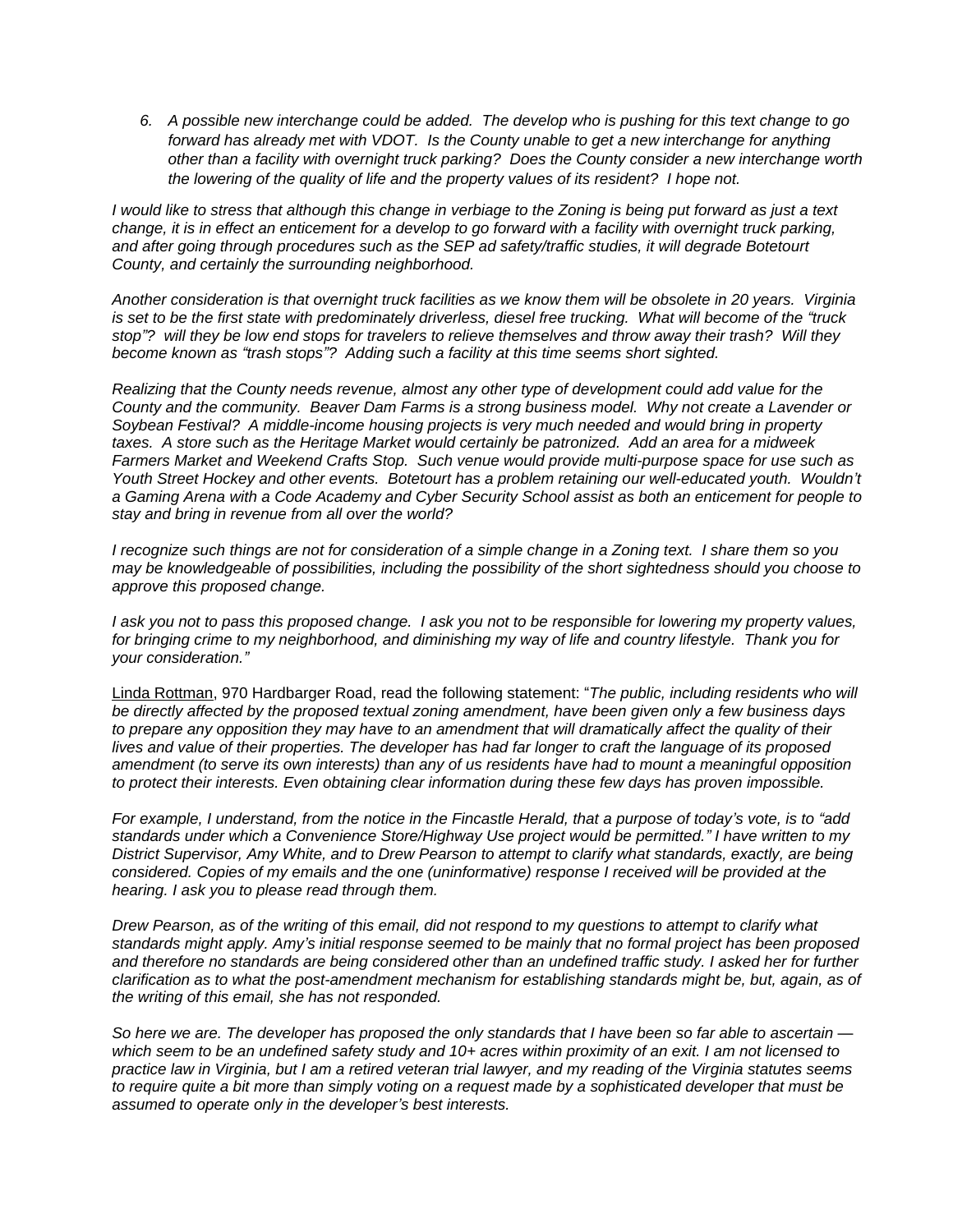*We all know that those interests are likely to be inconsistent with the public's interest, and in particular, the interests of surrounding property owners.* 

*Section 15.2-2283 of the Virginia statutes provides: "Zoning ordinances shall be for the general purpose of promoting the health, safety or general welfare of the public and of further accomplishing the objections of Section 15.2-2200. To these ends, such ordinances shall be designed to give reasonable consideration to such purposes as: (i) to provide for adequate light, air, convenience of access, and safety from fire, flood, … crime and other dangers; (ii) to reduce or prevent congestion in the public streets, and (iii) to facilitate the creation of a convenient, attractive, and harmonious community.*

*Section 15.2-2284 requires that Zoning ordinances shall be drawn and applied with reasonable consideration for, among other things, the comprehensive plan, and the conservation of properties and their values.* 

*The planning vision for the County on the County website, states, in part, the vision is of "a community where county residents are attaining higher educational and economic goals; are enjoying a quality of life marked by safety and security, environmental protection, quality business and residential development; and a variety of recreational opportunities. The stated purpose of the County's Comprehensive Plan is "to promote valanced growth and development while protecting the County's environment and cultural resources" through the "application of sound planning principles and implementation of complementary development controls."*

*As far as I can ascertain, none of the elements required by statute, the stated vision for the County, or the County's Comprehensive Plan requiring development controls have been addressed. I submit that this failure renders any action on the proposed amendment language premature, unreasonable, and capricious and an abdication of the Board's responsibilities.* 

*I have heard from Amy: "But it's a textual amendment only." Is it? It creates an entirely new category of zoning that did not exist or was even contemplated when I purchased my farm seven years ago. Realistically, we know that despite the convenience store label, what is being proposed is a truck stop that could not be built under existing law, and which will have a profound effect upon traffic, crime, environmental impact, light pollution, noise pollution, the blight upon our landscape as the entranceway to the Blue Ridge, and a decline in the values of properties purchased in reliance on then existing codes.* 

*The vote should be either tabled or denied until such time as all the elements required by statute and the County's vision and Comprehensive Plan are fairly addressed and the affected residents may know exactly what conditions are being proposed and meaningfully oppose any conditions that adversely affect their interests.* 

*At a minimum, as I wrote to Amy: "Realistically, I think we can all agree without any kind of safety study, that the current configuration of Exits (162) is completely inadequate to in any way safely handle the kind of traffic that will be invited by high-speed fuel pumps and overnight truck parking. Why not just say it expressly, in a standard? In other words, why not say something on the order of that no convenience store/highway use can be constructed where the existing highway/exit structure will not support increased traffic invited, anticipated, or potentially created by the project. I trust that is the actual intention of the board, since no one wants to increase the hazards of what must be the mostly poorly designed set of exists in the county, but it is not encompassed in the existing language. All that it says now, as proposed by the developer, is that it can do its own safety study and, regardless of the outcome, move forward.* 

*That, I submit is a bare, bare minimum. And, while safety is a critical issue, a truck stop inevitably carries with it other important effects that have thus far not been addressed, including increased crime (a well*recognized universal problem at truck stops and reportedly already experienced at the Exit 152 truck stop), *environmental impact (particularly given the proximity of the James and the potential impact on the water table), noise pollution, light pollution, air pollution, and compensation to affected property owners for the decline in value to their properties.*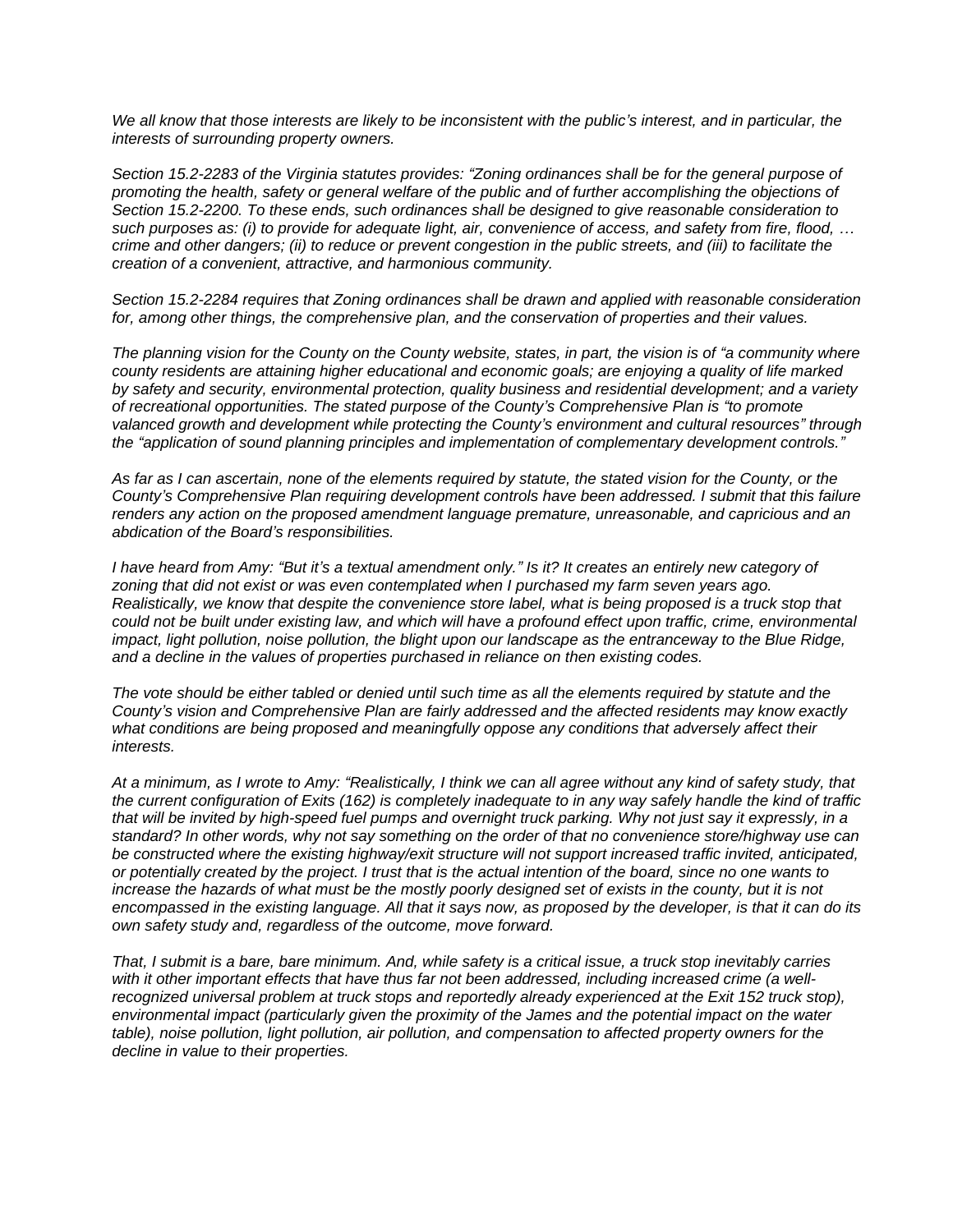*Under Virginia law, and pursuant to the County's vision and comprehensive plan, all these elements must be given a fair consideration before making a zoning change. That does not appear to have been done and needs to be. A vote is therefore premature and should either be tabled or denied. Sincerely, Linda Rottman"*

Danny Simmons, 14822 Lee Highway, stated his business is within one mile of the proposed site and he was in favor if it. He asked the Board to consider the revenue it could bring in. He reminded everyone of the Loves Truck Stop in Low Moor and what a nice facility it is. He stated some truckers have 10-hour runs and they are looking for a place to park overnight for food and rest. He stated personal property taxes could be offset by the additional business tax.

Danny Goad, 4766 Read Mountain Road, stated he reviewed the traffic study, and the numbers did not match up. He stated the Comprehensive Plan tells us where we want development to be, and the business owner should have a business plan in place. He encouraged the Board to not change the Comprehensive Plan to accommodate a developer. Doing so ties the hands of the Board, he said. He thanked the Board for allowing him to speak.

Bill Vakos (applicant), 10 Franklin Road, thanked the Board for allowing him to present some information on behalf of the request. He stated he resides in Spotsylvania County and has a home in Rockbridge County also. He showed a PowerPoint presentation to the Board showcasing other truck stops they have developed and gave brief descriptions of each. He welcomed questions from the Board.

Jon Puvak (applicant) stated no one can put a truck stop anywhere right now. He stated some of the comments were that the standards are inadequate and if so, he welcomed an opportunity to discuss. He noted they would need the zoning text amendment regardless. He stated this proposed amendment is not for a truck stop, it is for a convenience store-highway, and they are trying to go through this process in pieces.

Mrs. White stated a Virginia Truck Study for VDOT was done in July 2015 and questioned if the applicants had referenced that document. Mr. Vakos replied they had hired people to review information, but they had not used that specific study.

Dr. Scothorn commented that Board members are elected to serve, and public safety is a top priority. He said he does not want a repeat of Exit 150 and he wants to do right by the citizens of Botetourt County.

Mr. Clinton asked why it is so important to have high-flow diesel. Mr. Vakos replied when he comes forward with the SEP, he will provide a financial impact analysis but in short answer, there is approximately a 40-50% increase in revenue for the locality. He noted there are 4,100 cars per day on Route 11, and truckers running up I-81, and the market is asking for this to be in Botetourt County. He noted more details would come later but right now there is no path forward to be able to even be allowed to do this without a text amendment.

Mrs. White stated there had been no discussion on electric charging stations. She explained these will be more important than diesel in the future and can these be converted down the road. Mr. Vakos replied plans would have to be modified to take out the diesel pumps and put in the charging stations. Mrs. White thanked everyone for their comments and stated she does not want to miss out on an opportunity, but she does want to be careful. She stated the Board is doing the best it can and this is not a done deal.

The following comments were received via the online comment portal:

Polly Haag, 239 Cherry Tree Bottom, *"I support the proposed amendments that will open up the county for development and much needed jobs. The addition at exit 162 will be a welcome boost to our economy through jobs and tax revenue."*

Pete Burris, 14455 Lee Highway, *"Does anyone believe that building a ten-acre truck stop, accommodating over 50 trucks, would be a possibility in the Daleville area? Of course not. Citizens on the south end would be lawyering up and fighting the proposal with all the resources at their disposal.*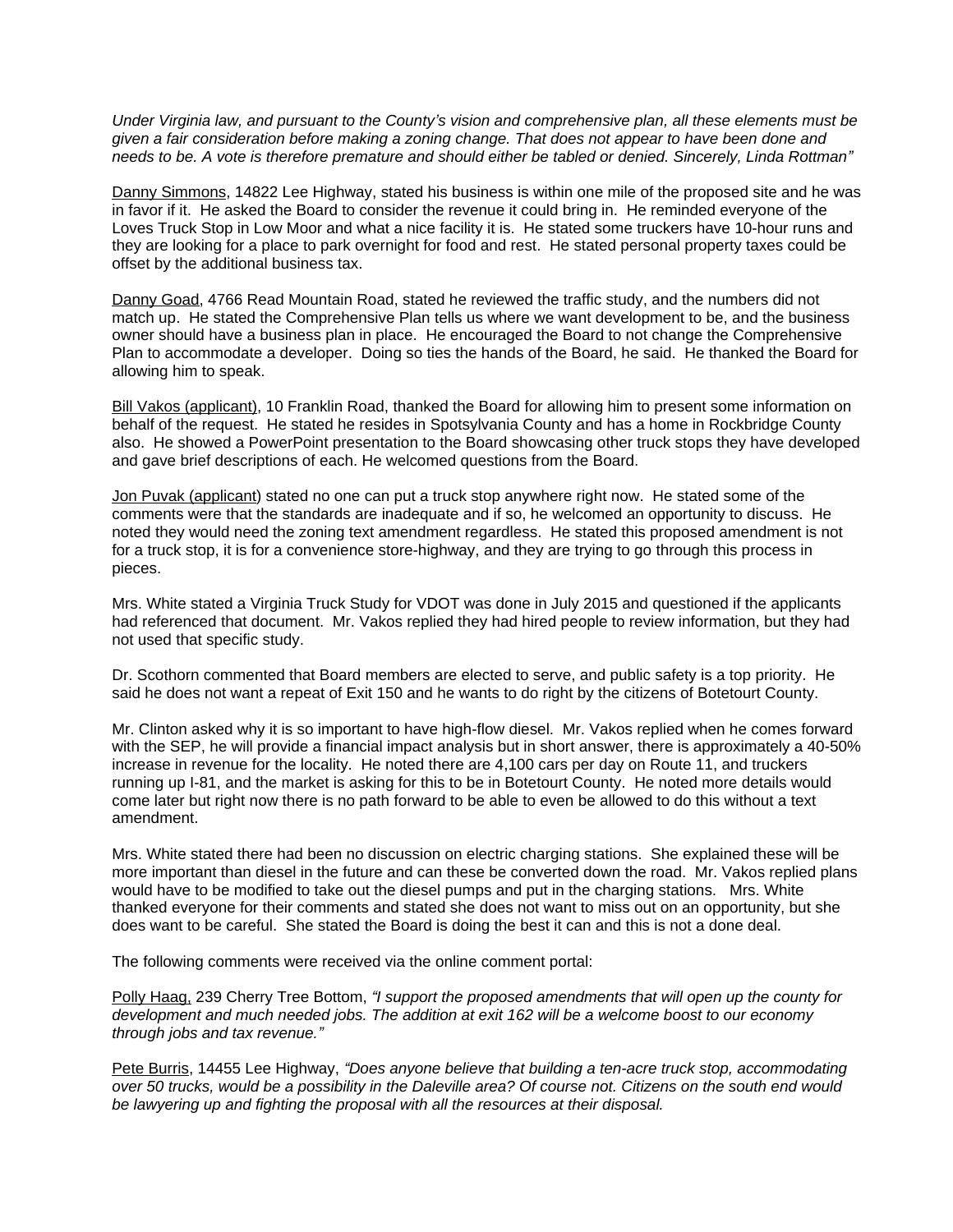Some of our fellow citizens don't have those options. The north end of the county is populated by people of *lesser means and, for the most part, less education. They are good, decent hard-working folks that seem to never get a break. The craziness of the past two years has hit them harder than most. They have been failed by institutions charged with protecting them. Now it is being seriously suggested that a truck stop is just what they need. It is not.* 

*There is talk of getting a "safety study" completed as if "safety" is the only issue to be considered. We tried that for the past two years. Again, it did not serve the working class of this country very well. Where is the "quality of life" study? Where is the study that measures how much more anxiety and stress will come with additional traffic congestion? Heading north at mile marker 161.3 a traveler is blessed with a spectacular view of rolling pastureland and the Blue Ridge Mountains. It is a special thing to witness. Who will conduct the study to measure the effect on the people of the area when that view is forever destroyed?* 

*The developers claim to be looking forward to providing "jobs and revenue" for the area. These will not be mid-level executive positions. It's a truck stop. They will be offering entry level service positions. The very sort of jobs that are currently going unfilled all over America. Restaurants cannot find help, same for a myriad of other businesses. They are operating on abbreviated schedules as a result. "Help Wanted" signs are everywhere. So "jobs" is not a reason.* 

*As to revenue, most municipal coffers are full. The federal government gave and gave. So, if there was ever a time to resist the temptation to make a bad decision for a buck, now is that time.* 

*For the people of the north end of the county exit 162 is their portal to the rest of the world. That exit is the only way to access jobs, groceries, building supplies, prescriptions, and medical care. The truck stop would make that experience exponentially more stressful and time consuming. It would needlessly complicate the lives of those you are supposed to be looking out for.* 

*If you have not heard dissent from many on the northern end of the county it does not mean they like the idea. They are not the sort to stand for three minutes at a public forum. They don't make waves. They are uncomfortable with calling attention to themselves. Unlike the developers, they cannot afford attorneys. I*  have heard from enough of them to know that they have strong feelings on the matter but, for the most part, *they have no voice. That's where you come in.* 

*Would any single member of the board prefer to a have a truck stop in their area? Would they want their elderly parents or their young niece or nephew navigating all that a truck stop brings with it? Would they prefer to sacrifice the beautiful view now there for one of asphalt and diesel exhaust? I think not.* 

*Develop the exit but do it wisely. A convenience store, a restaurant, a combination of the two, any of those would be welcome. There is revenue to be had there. There is business to be done there. Wait for the right project to come along. It will.* 

*Doing the right thing is always hard. The developers and certain individuals will be unhappy, maybe even furious. Such is the price for doing the right thing."*

Lynwood Funk, 2445 Lithia Road*, "Just a couple of thoughts regarding the proposed convenience store at E162.*

- *1. A business which will have parking for 50 trucks is a truck stop not a convenience store.*
- *2. I suggest the new truck stop be designated a "no idle zone" as the rumbling and exhaust from 50 plus trucks will undoubtedly impact the neighborhood. I'm sure that all the county supervisors understand that as a truck driver sleeps or takes a break in the winter and summer they will idle their trucks, for comfort heating and cooling, from the time they arrive until they depart.*
- *3. Traffic and enforcement controls should be implemented to regulative incoming truck traffic when all truck parking spots are taken. If you have driven by the former Pilot truck stop in Daleville, I am sur that you have noticed trucks blocking the Northbound Lane while waiting for a parking spot to open*